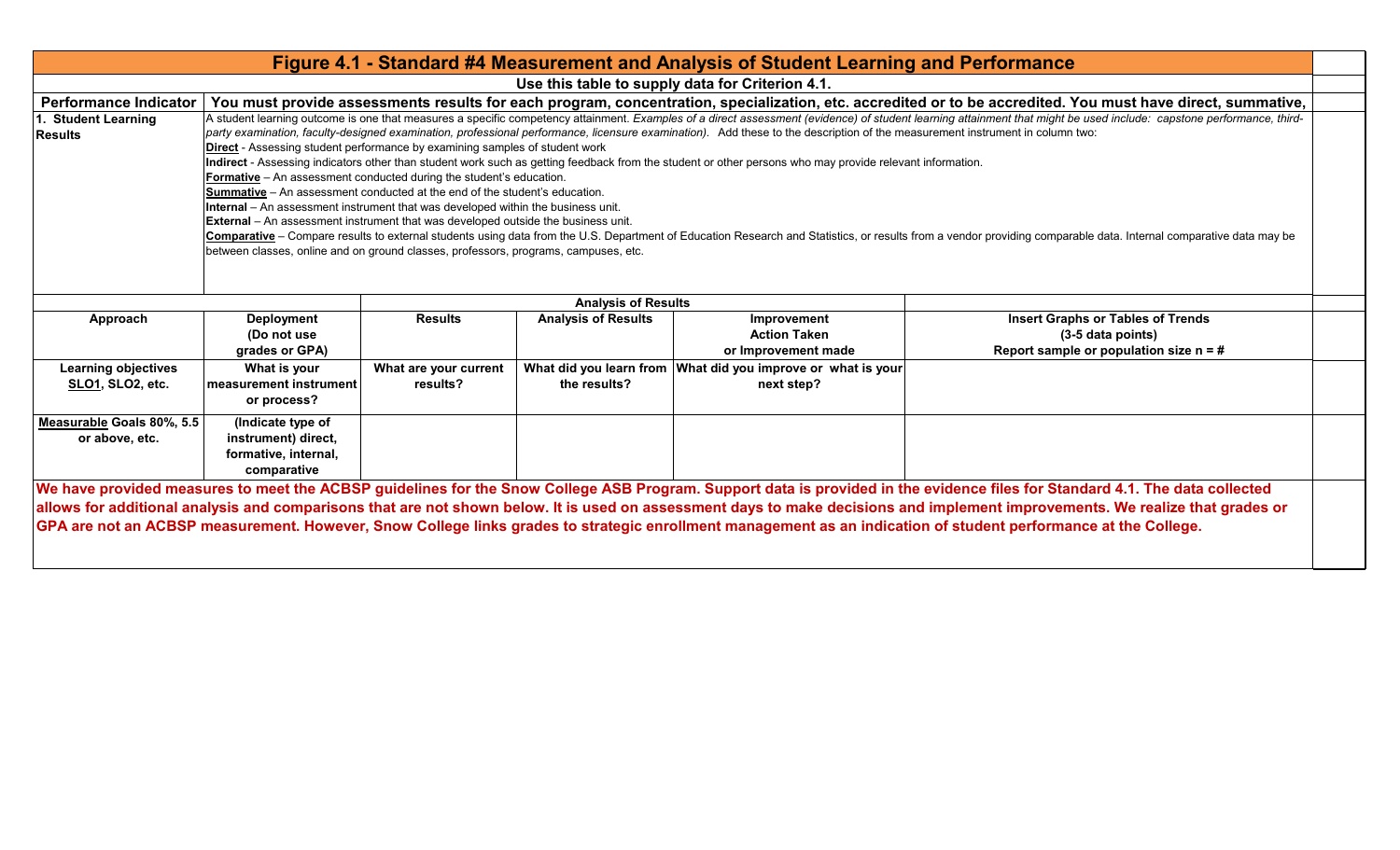| Goal - 90% of student<br>participants in state PBL and<br>Collegiate DECA competition<br>qualify for the national<br>competition                                                                                                                                                                                                                                                                                                                                                                    | Awards at the state<br>competition, and<br>requirements of the national<br>organizations determine<br>participant qualification for<br>national competition. Direct,<br>Formative, External.<br>Results are based on national<br>objective tests, as well as<br>performance results judged<br>by external business<br>professionals. | The goal of 90% is being met Althought the goal is being                                                                                                                                                                                                                                            | met, competition from other<br>schools changes each year.                                                                                                                                       | Continue helping students prepare for state<br>competition by signing up for events early,<br>providing study materials, and holding<br>competition prep sessions.                                                                                                                                                                                                                                                         | PBL National Qualifiers 2013-18<br>95%<br>94%<br>96%<br>95%<br>100%<br>90%<br>80%<br>71%<br>70%<br>60%<br>50%<br>40%<br>30%<br>20%<br>10%<br>0%<br>Percentage<br>$2013 n = 17$ 2014 n = 21 = 2015 n = 18 = 2016 n = 22 = 2017 n = 24 = 2018 n = 20<br>Collegiate DECA National Qualifiers 2013-18<br>100% 100% 100%<br>100%<br>88%<br>90%<br>78%<br>80%<br>73%<br>70%<br>60%<br>50%<br>40%<br>30%<br>20%<br>10%<br>0%<br>Percentage<br>$12013 n = 8$ $12014 n = 5$ $12015 n = 9$ $12016 n = 16$ $12017 n = 11$ $12018 n = 14$ |
|-----------------------------------------------------------------------------------------------------------------------------------------------------------------------------------------------------------------------------------------------------------------------------------------------------------------------------------------------------------------------------------------------------------------------------------------------------------------------------------------------------|--------------------------------------------------------------------------------------------------------------------------------------------------------------------------------------------------------------------------------------------------------------------------------------------------------------------------------------|-----------------------------------------------------------------------------------------------------------------------------------------------------------------------------------------------------------------------------------------------------------------------------------------------------|-------------------------------------------------------------------------------------------------------------------------------------------------------------------------------------------------|----------------------------------------------------------------------------------------------------------------------------------------------------------------------------------------------------------------------------------------------------------------------------------------------------------------------------------------------------------------------------------------------------------------------------|-------------------------------------------------------------------------------------------------------------------------------------------------------------------------------------------------------------------------------------------------------------------------------------------------------------------------------------------------------------------------------------------------------------------------------------------------------------------------------------------------------------------------------|
| Program - ASB<br>SLOs - Computation<br>• Students will be able to use<br>industry standard software or<br>calculator to perform accurate<br>calculations and summarize<br>data effectively.<br>· Students will be able to choose<br>and perform appropriate<br>analyses for quantitative and<br>qualitative data.<br>Goal - Each student should be<br>able to accurately and efficiently<br>create from a data set the four<br>general purpose financial<br>statements. Rubric score 3 or<br>higher | In ACCT 2010 (Financial<br>Accounting), Direct,<br>Formative, Internal.                                                                                                                                                                                                                                                              | Each student who receives a<br>passing grade in the course<br>should receive a 3 or 4 score<br>on each of the financial<br>statement assessments.<br>Spring 2018 results identified Statement of Cash Flows<br>two areas that were below the learning module would be<br>goal and need improvement. | In Spring 2018, it was<br>observed that students were<br>not ready for future courses<br>due to their in ability to create<br>a Statement of Cash Flows. It<br>was decided that the<br>revised. | It was decided that the Statement of Cash<br>Flows learning module would be rewritten.<br>Instruction time was increased. New<br>homework and examples were also added.<br>The Instruction time was taken from the<br>ethics module with no notable impact. In the<br>future, we plan to raise our standards and<br>make students stretch further making it more<br>difficult for a student to be considered<br>proficient | <b>ACCT 2010</b><br>Signature Assignment - Average Scores<br>Create Financial Statements - Project<br>4.0<br>3.5<br>Spring $2018n = 39$<br>3.0<br>Fall 2018 n=51<br>2.5<br>$\frac{5}{20}$ 2.0<br>Spring 2019 n=36<br>1.5<br>10<br>0.5<br><b>Rubric Scale 0-4</b><br>$4 =$ Outstanding<br>3 = Proficient (Goal)<br>0-2 = Needs Improvement<br>Outcomes                                                                                                                                                                         |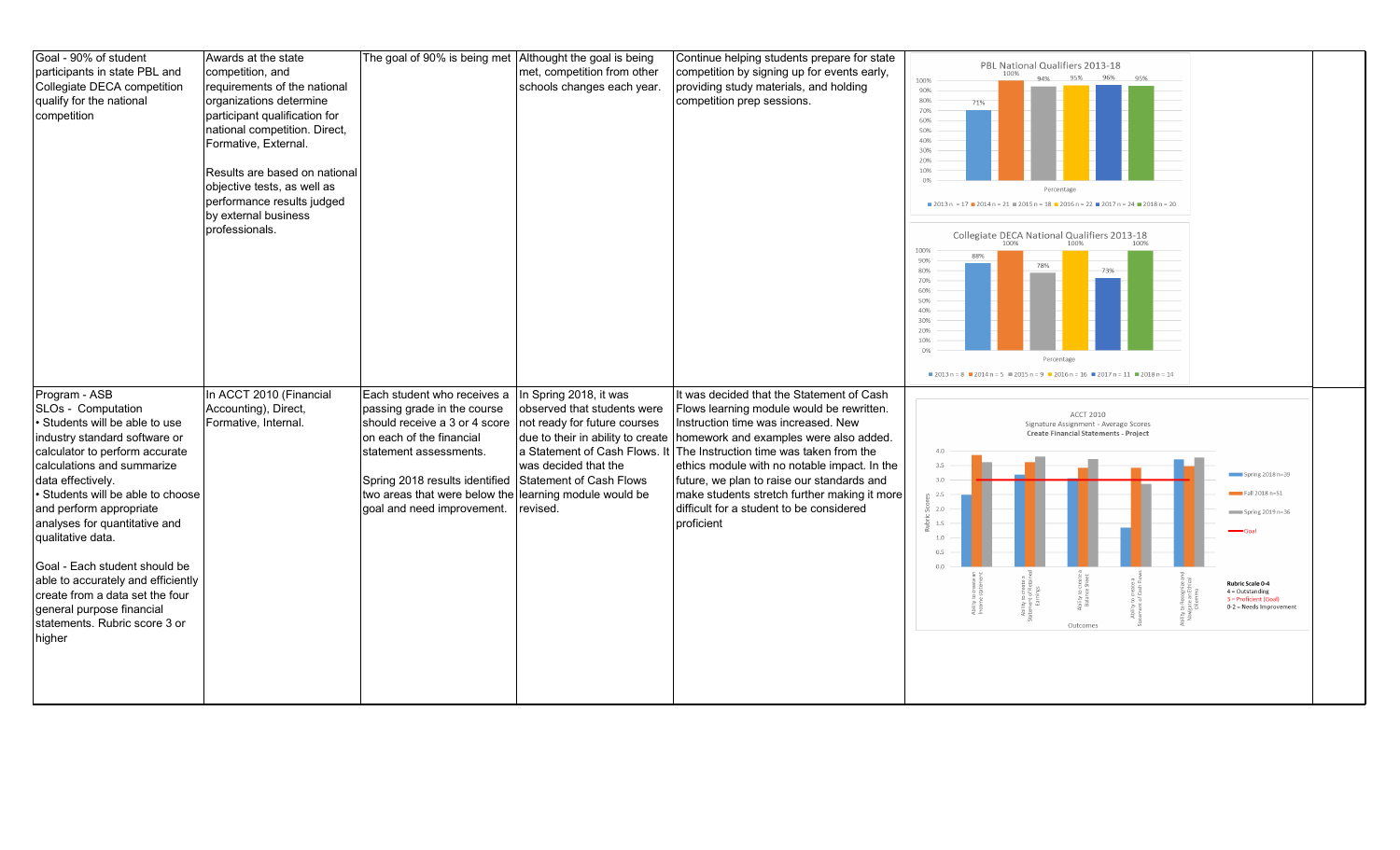| Goal - Achieve 3.0 average on<br>all criteria.                                                                                                                                        | In ACCT 2010 (Financial<br>Accounting), Indirect,<br>Formative, Internal: The<br>reflection assignment gives<br>students the opportunity to<br>assess their own learning and improvement.<br>identify their strengths,<br>weaknesses, and<br>experiences tied to learning<br>inside and outside of class,<br>Comparative | A goal of 3.0 or higher was<br>set for all criteria.<br>Depth and connections are<br>two areas that need                                            | learning connections inside<br>and outside the class.                                                         | Students could make stronger Continue communicating the importance of<br>participating in this reflective assignment.<br>Discuss the criteria in more detail when<br>giving assignment instructions. | <b>ACCT 2010</b><br>Signature Assignment - Average Scores<br>Reflection<br>3.5<br>Spring 2018 n=39<br>3.0<br>Fall 2018 n=51<br>2.5<br>$Spring 2019 n=36$<br>2.0<br>1.5<br>1.0<br>0.5<br>Rubric Scale 0-4<br>$4 =$ Outstanding<br>0.0<br>3 = Proficient (Goal)<br>Complete<br><b>Writing Quality</b><br>Depth<br>Connections<br>0-2 = Needs Improvement<br>Outcomes |
|---------------------------------------------------------------------------------------------------------------------------------------------------------------------------------------|--------------------------------------------------------------------------------------------------------------------------------------------------------------------------------------------------------------------------------------------------------------------------------------------------------------------------|-----------------------------------------------------------------------------------------------------------------------------------------------------|---------------------------------------------------------------------------------------------------------------|------------------------------------------------------------------------------------------------------------------------------------------------------------------------------------------------------|--------------------------------------------------------------------------------------------------------------------------------------------------------------------------------------------------------------------------------------------------------------------------------------------------------------------------------------------------------------------|
| Snow College ties grades to<br>strategic enrollment<br>management (retention,<br>graduation)<br>Goal - 80% of students will<br>successfully complete the class<br>with a C- or higher | In ACCT 2010 (Financial<br>Accounting), Direct,<br>Formative, Internal: Final<br>grade as a comprehensive<br>look at student performance                                                                                                                                                                                 | A goal was set for 80% of<br>students to earn a final grade been exceeded. This is<br>of C- or above.<br>The goal is met with an<br>average of 85%. | Since 2016, the goal has<br>important because students<br>need this course as a<br>prerequisite to ACCT 2020. | Continue setting high expectations that are<br>attainable for students. Identify those who<br>are not meeting the goal early on.                                                                     | <b>ACCT 2010</b><br>Successful Completion C- or Higher<br>ACCT 2010 Goal<br>95%<br>90%<br>90%<br>86%<br>85%<br>85%<br>80%<br>80%<br>75%<br>70%<br>2016 n=74<br>2017 n=89<br>2016-2018 n=262<br>2018 n=99                                                                                                                                                           |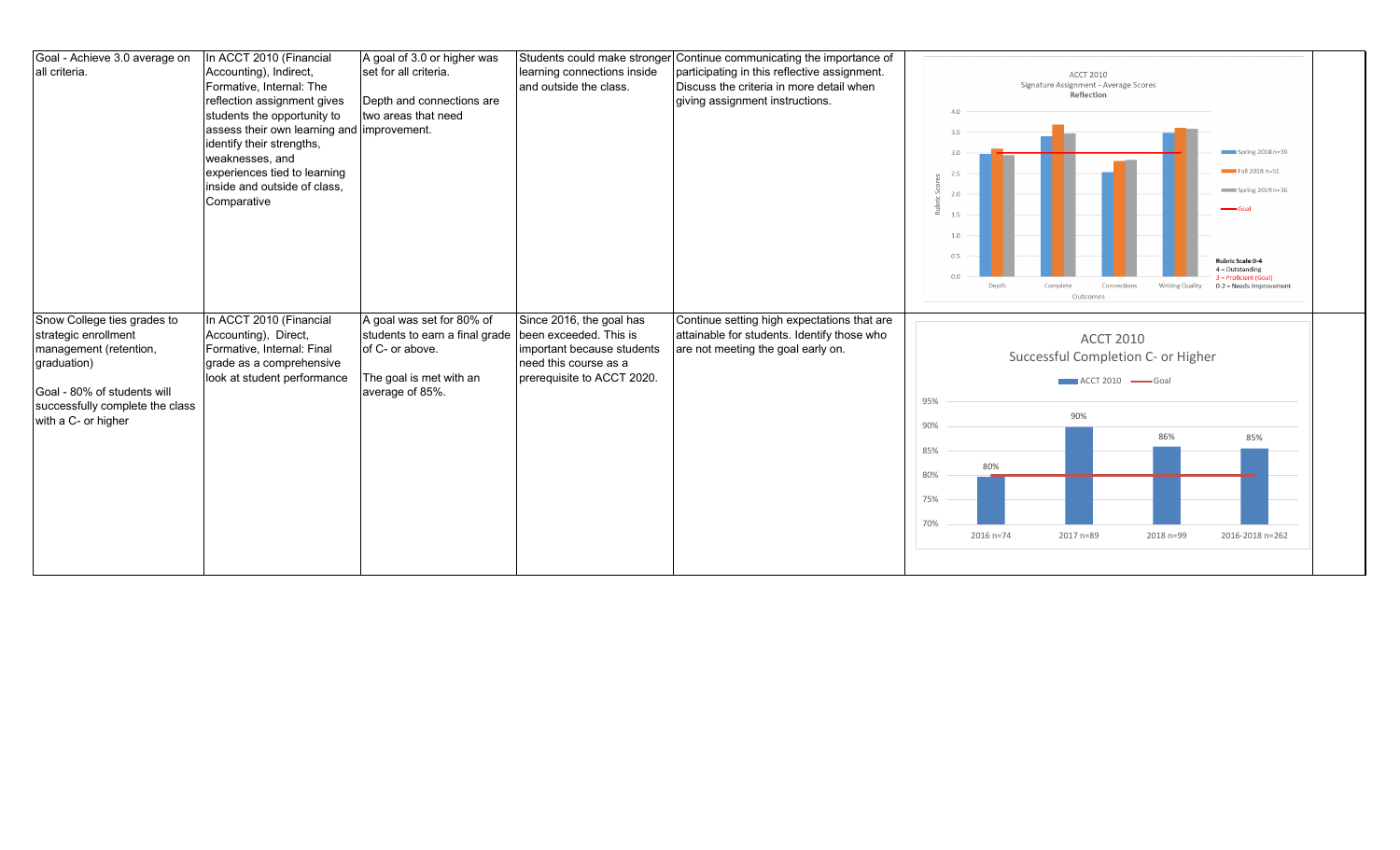| Program - ASB                    | In ACCT 2020 (Managerial      | Goal: Rubric score 3 or         | It has been decided that a   | A new signature project is being written.                             |                                                                                                                     |
|----------------------------------|-------------------------------|---------------------------------|------------------------------|-----------------------------------------------------------------------|---------------------------------------------------------------------------------------------------------------------|
| SLOs - Computation               | Accounting), Direct,          | higher                          | new assessment and project   |                                                                       | <b>ACCT 2020</b>                                                                                                    |
| Students will be able to use     | Formative, Internal.          |                                 | will be written for the Fall |                                                                       | Signature Assignment - Average Scores                                                                               |
| industry standard software or    |                               | Currently most students are     | 2019 semester.               |                                                                       | Financial Schedule and Decision Making Project                                                                      |
| calculator to perform accurate   |                               | being deemed proficient.        |                              |                                                                       | 4.0                                                                                                                 |
| calculations and summarize       |                               | Although the results appear to  |                              |                                                                       | 3.5                                                                                                                 |
| data effectively.                |                               | be outstanding, it has been     |                              |                                                                       | 3.0<br>Spring 2018 n=37                                                                                             |
| Students will be able to choose  |                               | discussed that the results      |                              |                                                                       | 25<br>$Fall 2018 n=6$                                                                                               |
| and perform appropriate          |                               | may be misleading due to the    |                              |                                                                       | 2.0                                                                                                                 |
| analyses for quantitative and    |                               | level of instructor involvement |                              |                                                                       | Spring 2019 n=37<br>1.5                                                                                             |
| qualitative data.                |                               | and collaboration on the        |                              |                                                                       | 1.0                                                                                                                 |
|                                  |                               | assessment project.             |                              |                                                                       | $\Omega$                                                                                                            |
| Goal - Students should be able   |                               |                                 |                              |                                                                       | $\cap$                                                                                                              |
| to extract financial data from a |                               |                                 |                              |                                                                       |                                                                                                                     |
| data set. Allocate data into     |                               |                                 |                              |                                                                       | Rubric Scale 0-4<br>scree<br>ation<br>ation<br>$4 =$ Outstanding                                                    |
| categories and draw conclusions  |                               |                                 |                              |                                                                       | nancial.<br>prepara<br>evalua<br>any<br>Englis<br>Englis<br>3 = Proficient (Goal)<br>0-2 = Needs Improvement        |
| from their data. Replicating how |                               |                                 |                              |                                                                       | Outcomes                                                                                                            |
| business decisions should be     |                               |                                 |                              |                                                                       |                                                                                                                     |
| made. Rubric score 3 or higher   |                               |                                 |                              |                                                                       |                                                                                                                     |
|                                  |                               |                                 |                              |                                                                       |                                                                                                                     |
|                                  |                               |                                 |                              |                                                                       |                                                                                                                     |
|                                  |                               |                                 |                              |                                                                       |                                                                                                                     |
|                                  |                               |                                 |                              |                                                                       |                                                                                                                     |
|                                  |                               |                                 |                              |                                                                       |                                                                                                                     |
| Goal - Achieve 3.0 average on    | In ACCT 2020 (Managerial      | A goal of 3.0 or higher was     |                              | Students could make stronger Continue communicating the importance of |                                                                                                                     |
| all criteria.                    | Accounting), Indirect,        | set for all criteria.           | learning connections inside  | participating in this reflective assignment.                          | <b>ACCT 2020</b>                                                                                                    |
|                                  | Formative, Internal: The      |                                 | and outside the class.       | Discuss the criteria in more detail when                              | Signature Assignment - Average Scores                                                                               |
|                                  | reflection assignment gives   | Currently most students are     |                              |                                                                       |                                                                                                                     |
|                                  |                               |                                 |                              |                                                                       | Reflection                                                                                                          |
|                                  |                               |                                 |                              | giving assignment instructions.                                       | 4.0                                                                                                                 |
|                                  | students the opportunity to   | being deemed proficient. The    |                              |                                                                       |                                                                                                                     |
|                                  | assess their own learning and | Connections criterion is an     |                              |                                                                       | 3.5                                                                                                                 |
|                                  | identify their strengths,     | area that needs improvement.    |                              |                                                                       | Spring $2018n=37$<br>3.0                                                                                            |
|                                  | weaknesses, and connect       |                                 |                              |                                                                       |                                                                                                                     |
|                                  | experiences inside and        |                                 |                              |                                                                       | $Fall 2018 n=6$<br>2.5                                                                                              |
|                                  | outside of class, Comparative |                                 |                              |                                                                       | Spring 2019 n=37<br>2.0                                                                                             |
|                                  |                               |                                 |                              |                                                                       |                                                                                                                     |
|                                  |                               |                                 |                              |                                                                       | 1.5                                                                                                                 |
|                                  |                               |                                 |                              |                                                                       | 1.0                                                                                                                 |
|                                  |                               |                                 |                              |                                                                       |                                                                                                                     |
|                                  |                               |                                 |                              |                                                                       | 0.5<br><b>Rubric Scale 0-4</b>                                                                                      |
|                                  |                               |                                 |                              |                                                                       | $4 =$ Outstanding<br>0.0                                                                                            |
|                                  |                               |                                 |                              |                                                                       | 3 = Proficient (Goal)<br>Depth<br>Complete<br>Connections<br>Writing Quality<br>0-2 = Needs Improvement<br>Outcomes |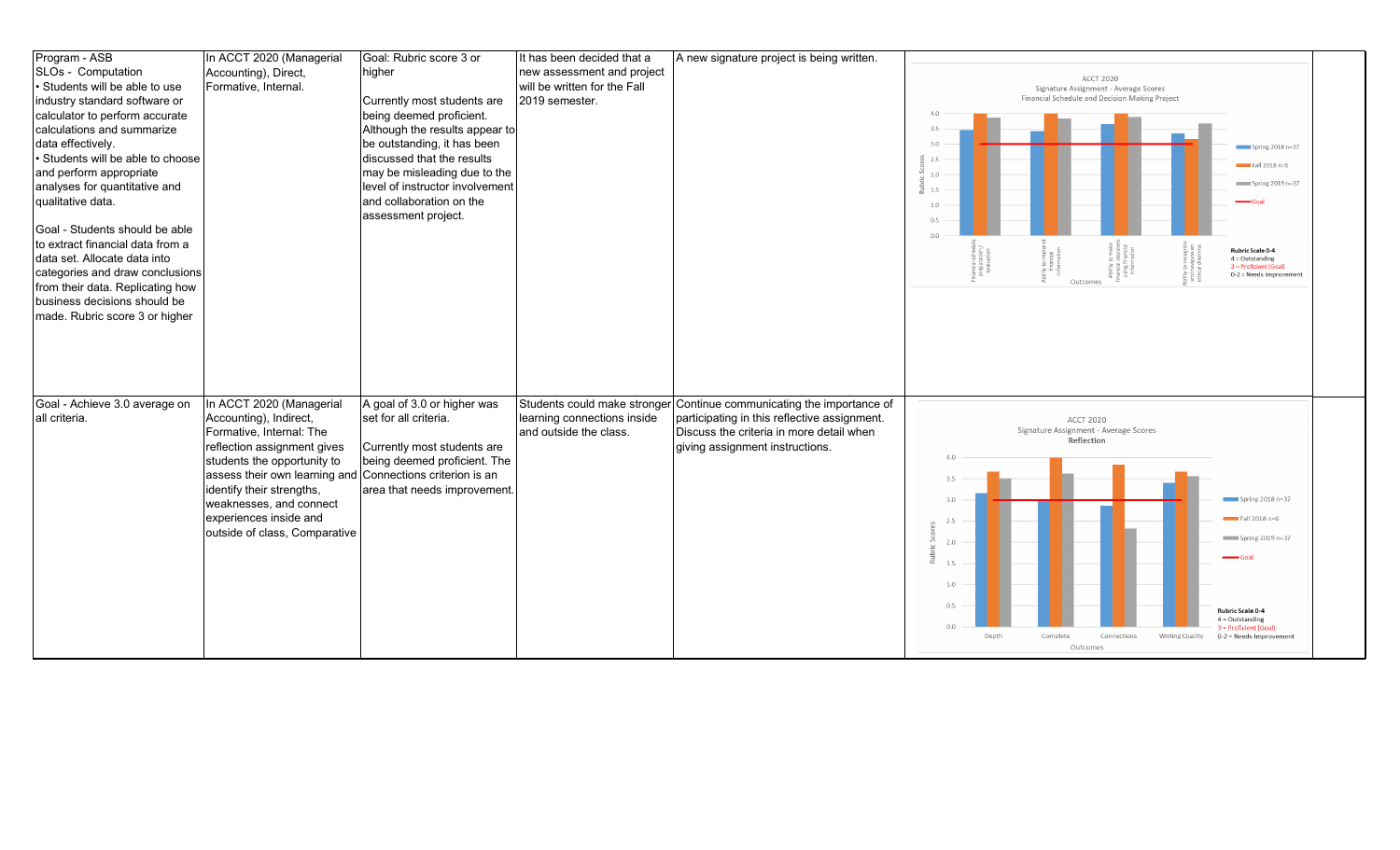| Snow College ties grades to<br>strategic enrollment<br>management (retention,<br>graduation)<br>Goal - 80% of students will<br>successfully complete the class<br>with a C- or higher                                                                                           | In ACCT 2020 (Managerial<br>Accounting), Direct,<br>Formative, Internal: Final<br>grade as a comprehensive<br>look at student performance | A goal was set for 80% of<br>students to earn a final grade<br>of C- or above.<br>The goal is easily met with an<br>average of 96%.                                                     | Students who continue on to<br>Accounting 2020 typically are<br>interested in subject and do<br>well.   | Continue setting high expectations that are<br>attainable for students. Identify those who<br>are not meeting the goal early on.                                                                                                | <b>ACCT 2020</b><br>Successful Completion C- or Higher<br>ACCT 2020 Goal<br>100%<br>97%<br>96%<br>96%<br>96%<br>95%<br>90%<br>85%<br>80%<br>75%<br>70%<br>2016-2018 n=125<br>$2016 n = 33$<br>2017 n=45<br>2018 n=47                                                                                                                                                                                                                                                                                                                    |
|---------------------------------------------------------------------------------------------------------------------------------------------------------------------------------------------------------------------------------------------------------------------------------|-------------------------------------------------------------------------------------------------------------------------------------------|-----------------------------------------------------------------------------------------------------------------------------------------------------------------------------------------|---------------------------------------------------------------------------------------------------------|---------------------------------------------------------------------------------------------------------------------------------------------------------------------------------------------------------------------------------|-----------------------------------------------------------------------------------------------------------------------------------------------------------------------------------------------------------------------------------------------------------------------------------------------------------------------------------------------------------------------------------------------------------------------------------------------------------------------------------------------------------------------------------------|
| Program - ASB<br>SLO - Professionalism<br>Students will be able to design<br>an educational and/or career<br>pathway that establishes a<br>direction for their overall<br>professional goals.<br>Goal - Students should score a<br>3 or above on each section of<br>the rubric. | In BUS 1200 (Business<br>Careers Seminar), the<br>measurement process is<br>Direct, Formative, Internal.                                  | Goal - Students should score Spring of 2016, student's did<br>a 3 or above on each section<br>of the rubric.<br>The goal is being met in all<br>areas at or above 3.0 on the<br>rubric. | well, but scored at or below<br>goal in two sections;<br>formatting and requirements<br>for graduation. | More thorough instructions were provided in<br>these two areas and emphasis was placed<br>on encouraging students to proofread their<br>work before they submitted it.<br>Scores were above the goal in the following<br>years. | <b>BUS 1200</b><br>Signature Assignment - Average Scores<br><b>Career and Educational Pathway Project</b><br>4.0<br>3.5<br>Spring 2016 n=29<br>3.0<br>Spring 2017 n=27<br>Spring 2018 n=26<br>2.5<br>$\overline{\phantom{0}}$ Goal<br>2.0<br>Rubric Scale 0-4<br>1.0<br>$4 =$ Outstanding<br>3 = Proficient (Goal)<br>0.5<br>0-2 = Needs Improvement<br>00<br>Professional<br>Educational Goals Requirements for<br>Future Degree<br>Institutional<br><b>External Activities</b><br>Formatting<br>Graduation<br>Involvement<br>Outcomes |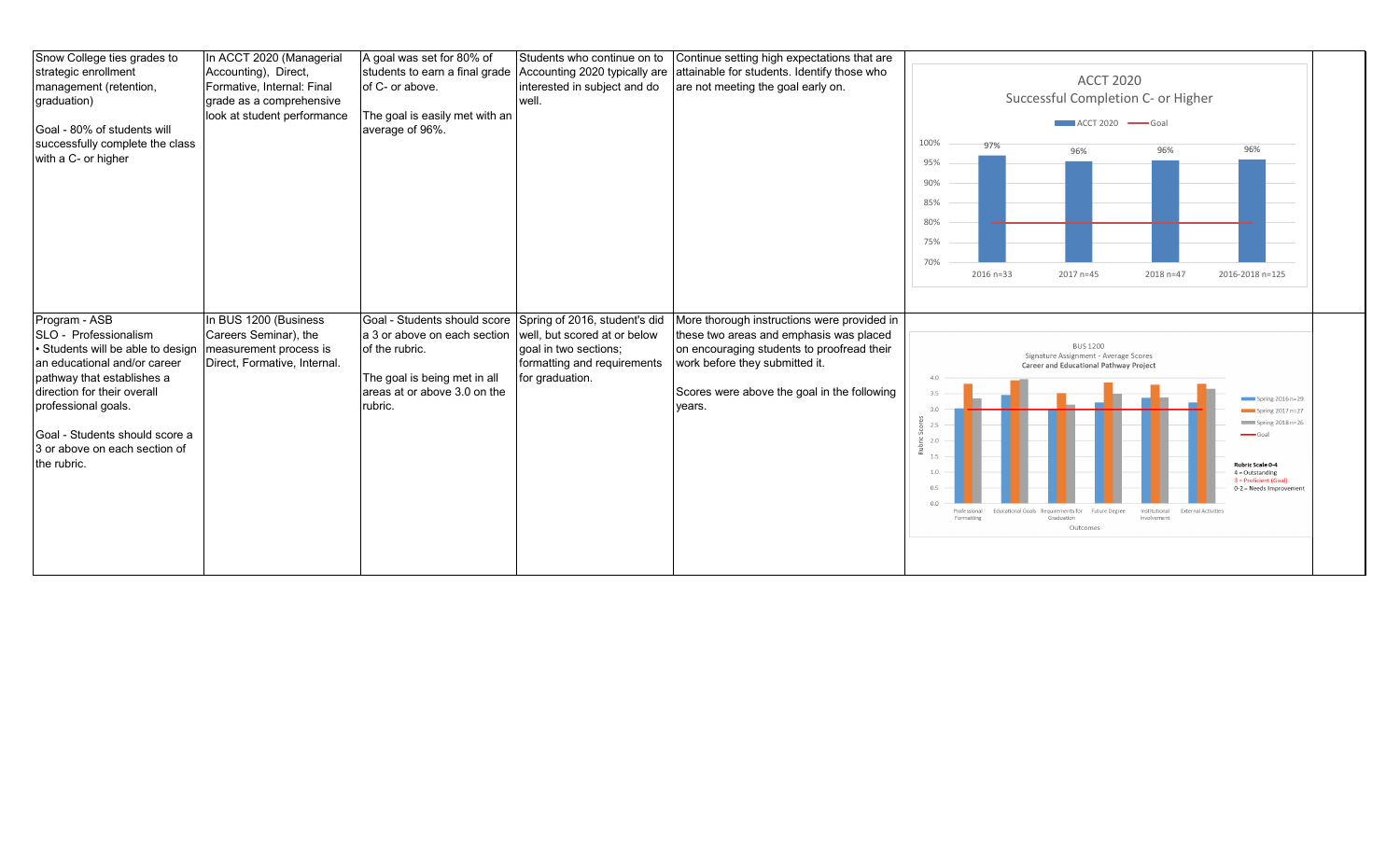| Snow College ties grades to<br>In BUS 1200 (Business<br>A goal was set for 80% of<br>Continue setting high expectations that are<br>This course is a one-credit<br>Careers Seminar), Direct,<br>students to earn a final grade<br>class, which typically yields a a attainable for students. Identify those who<br>strategic enrollment<br><b>BUS 1200</b><br>Formative, Internal,<br>of C- or above.<br>high average final grade. The are not meeting the goal early on.<br>Successful Completion C- or Higher<br>goal is met.<br>Comparative: Final grade as<br>a comprehensive look at<br>The goal is easily met with an<br>BUS 1200 Goal<br>student performance<br>average of 87%.<br>90%<br>88%<br>88%<br>87% |
|--------------------------------------------------------------------------------------------------------------------------------------------------------------------------------------------------------------------------------------------------------------------------------------------------------------------------------------------------------------------------------------------------------------------------------------------------------------------------------------------------------------------------------------------------------------------------------------------------------------------------------------------------------------------------------------------------------------------|
| management (retention,<br>graduation)                                                                                                                                                                                                                                                                                                                                                                                                                                                                                                                                                                                                                                                                              |
|                                                                                                                                                                                                                                                                                                                                                                                                                                                                                                                                                                                                                                                                                                                    |
|                                                                                                                                                                                                                                                                                                                                                                                                                                                                                                                                                                                                                                                                                                                    |
| Goal - 80% of students will<br>successfully complete the class                                                                                                                                                                                                                                                                                                                                                                                                                                                                                                                                                                                                                                                     |
|                                                                                                                                                                                                                                                                                                                                                                                                                                                                                                                                                                                                                                                                                                                    |
| with a C- or higher                                                                                                                                                                                                                                                                                                                                                                                                                                                                                                                                                                                                                                                                                                |
| 86%                                                                                                                                                                                                                                                                                                                                                                                                                                                                                                                                                                                                                                                                                                                |
| 85%                                                                                                                                                                                                                                                                                                                                                                                                                                                                                                                                                                                                                                                                                                                |
|                                                                                                                                                                                                                                                                                                                                                                                                                                                                                                                                                                                                                                                                                                                    |
| 80%                                                                                                                                                                                                                                                                                                                                                                                                                                                                                                                                                                                                                                                                                                                |
|                                                                                                                                                                                                                                                                                                                                                                                                                                                                                                                                                                                                                                                                                                                    |
|                                                                                                                                                                                                                                                                                                                                                                                                                                                                                                                                                                                                                                                                                                                    |
| 75%                                                                                                                                                                                                                                                                                                                                                                                                                                                                                                                                                                                                                                                                                                                |
|                                                                                                                                                                                                                                                                                                                                                                                                                                                                                                                                                                                                                                                                                                                    |
| 70%                                                                                                                                                                                                                                                                                                                                                                                                                                                                                                                                                                                                                                                                                                                |
| 2016 n=75<br>2017 n=67<br>2018 n=64<br>2016-2018 n=206                                                                                                                                                                                                                                                                                                                                                                                                                                                                                                                                                                                                                                                             |
|                                                                                                                                                                                                                                                                                                                                                                                                                                                                                                                                                                                                                                                                                                                    |
| There are no significant<br>See previous row.                                                                                                                                                                                                                                                                                                                                                                                                                                                                                                                                                                                                                                                                      |
| differences when comparing                                                                                                                                                                                                                                                                                                                                                                                                                                                                                                                                                                                                                                                                                         |
| sections/campuses.                                                                                                                                                                                                                                                                                                                                                                                                                                                                                                                                                                                                                                                                                                 |
|                                                                                                                                                                                                                                                                                                                                                                                                                                                                                                                                                                                                                                                                                                                    |
| Section and Campus Comparison for BUS 1200                                                                                                                                                                                                                                                                                                                                                                                                                                                                                                                                                                                                                                                                         |
| Courses Taught Between Spring 2016 and Spring 2018                                                                                                                                                                                                                                                                                                                                                                                                                                                                                                                                                                                                                                                                 |
| <b>Count of Grades</b>                                                                                                                                                                                                                                                                                                                                                                                                                                                                                                                                                                                                                                                                                             |
| A A- B+ B B- C+ C D+ D D- W F UW Grand Total                                                                                                                                                                                                                                                                                                                                                                                                                                                                                                                                                                                                                                                                       |
| <b><i>⊞BUS 1200-001 - Ephraim</i></b><br>36 9 2 4 4 1 3 2 2 2 2 4<br>69                                                                                                                                                                                                                                                                                                                                                                                                                                                                                                                                                                                                                                            |
| ⊞BUS 1200-107 - Online<br>$17$ 2 3 2 1<br>$1 \quad 2$<br>28                                                                                                                                                                                                                                                                                                                                                                                                                                                                                                                                                                                                                                                        |
| <b>⊞BUS 1200-300 - Richfield</b><br>3 <sub>1</sub>                                                                                                                                                                                                                                                                                                                                                                                                                                                                                                                                                                                                                                                                 |
| ⊞BUS 1200-307 - Online<br>20 1 2 1 1 1 1 1<br>30<br>$2 \quad 1$                                                                                                                                                                                                                                                                                                                                                                                                                                                                                                                                                                                                                                                    |
| <b>Grand Total</b><br>76 13 7 4 7 2 5 2 3 1 2 8 1<br>131                                                                                                                                                                                                                                                                                                                                                                                                                                                                                                                                                                                                                                                           |
|                                                                                                                                                                                                                                                                                                                                                                                                                                                                                                                                                                                                                                                                                                                    |
|                                                                                                                                                                                                                                                                                                                                                                                                                                                                                                                                                                                                                                                                                                                    |
|                                                                                                                                                                                                                                                                                                                                                                                                                                                                                                                                                                                                                                                                                                                    |
|                                                                                                                                                                                                                                                                                                                                                                                                                                                                                                                                                                                                                                                                                                                    |
|                                                                                                                                                                                                                                                                                                                                                                                                                                                                                                                                                                                                                                                                                                                    |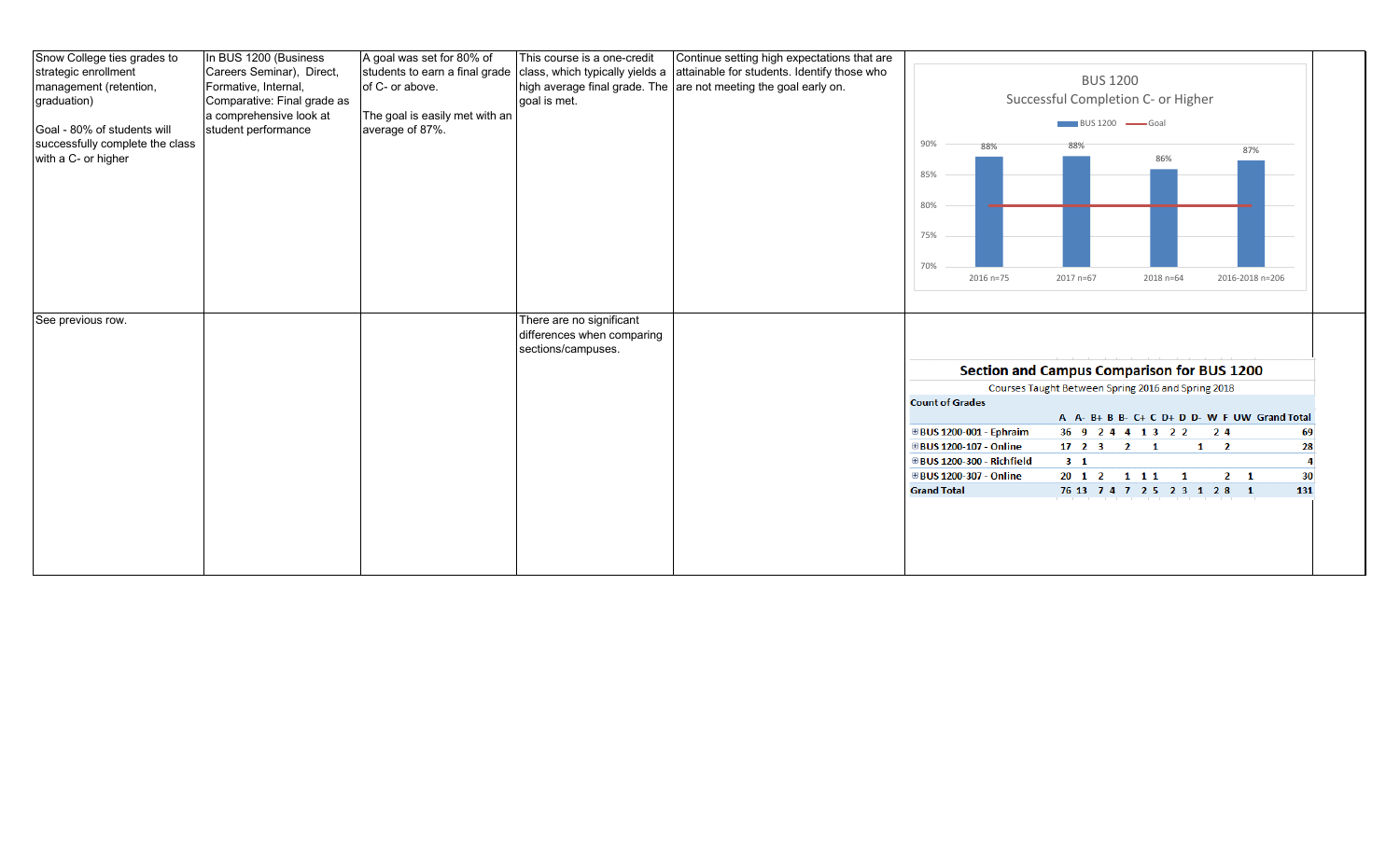| Program - ASB                    | In BUS 1270 (Strategic         | Although all aspects of the    | Students have deeply                                            | Actions already taken:                         |                                                                       |
|----------------------------------|--------------------------------|--------------------------------|-----------------------------------------------------------------|------------------------------------------------|-----------------------------------------------------------------------|
| SLO - Communication              | Selling), students prepare a   |                                | final presentation have moved ingrained beliefs that selling is | More focus on deliberately practicing the      |                                                                       |
| Students will be able to deliver | final sales presentation. In   | above the goal, the ability to | all about telling, not asking.                                  | essential skills of the sales presentation     | <b>BUS 1270</b><br>Signature Assignment - Average Scores              |
| oral presentations that are      | this presentation, students    | assess the needs of their      | More focus needs to be done                                     | Next step:                                     | Sales Project - Oral Presentation                                     |
| customized for the intended      | are required to exhibit all of | customers is still the skill   | to both emphasize the                                           | Revamp the online class to improve             | $\Delta$ $\Omega$                                                     |
| audience, well organized, and    | the major skills required to   | students struggle with most.   | importance of needs                                             | pedagogy and focus on critical skills          | 3.5                                                                   |
| effectively delivered.           | conduct a successful sales     |                                | assessment and to help                                          |                                                | 3.0                                                                   |
|                                  | presentation. Additionally,    |                                | students build their needs                                      |                                                | $\overline{\phantom{1}}$ Fall 2015 n=11<br>Spring $2017$ n=39         |
| Goal - Students should score a   | completing this signature      |                                | assessment skills.                                              |                                                | $\blacksquare$ Spring 2018 n=92                                       |
| 3 or above on each section of    | assignment is required to      |                                |                                                                 |                                                | 20                                                                    |
| the rubric.                      | pass the class. Direct,        |                                |                                                                 |                                                | 1.5                                                                   |
|                                  | Formative, Internal: Final     |                                |                                                                 |                                                | 1.0                                                                   |
|                                  | grade as a comprehensive       |                                |                                                                 |                                                |                                                                       |
|                                  | look at student performance,   |                                |                                                                 |                                                |                                                                       |
|                                  | Comparative                    |                                |                                                                 |                                                |                                                                       |
|                                  |                                |                                |                                                                 |                                                | <b>Rubric Scale 0-4</b><br>$4 =$ Outstanding                          |
|                                  |                                |                                |                                                                 |                                                | 3 = Proficient (Goal)<br>0-2 = Needs Improvement                      |
|                                  |                                |                                |                                                                 |                                                | Outcomes                                                              |
| Snow College ties grades to      |                                | A goal was set for 80% of      | There is a high DFWI rate at                                    | Much of the recent drop in students            |                                                                       |
| strategic enrollment             |                                | students to earn a final grade | 19% for this course. Online                                     | successfully completing the class is the       |                                                                       |
| management (retention,           |                                | of C- or above.                | sections are the highest.                                       | requirement that students complete their       | <b>Section and Campus Comparison for BUS 1270</b>                     |
| graduation)                      |                                |                                |                                                                 | signature assignment to pass the class.        | Courses Taught Between Spring 2016 and Spring 2018                    |
|                                  |                                | The goal is met (81%).         |                                                                 | This has resulted in more students failing the | <b>Count of Grades</b>                                                |
| Goal - 80% of students will      |                                | However, there is room for     |                                                                 | class. The solution is not to remove this      | A A-B+B B-C+C C-D+D D-W F Grand Total                                 |
| successfully complete the class  |                                | improvement.                   |                                                                 | requirement, but rather to remove barriers to  | ⊞BUS 1270-001 - Ephraim 52 15 12 4 4 6 5 4 2 3 1 2 10<br>120          |
| with a C- or higher              |                                |                                |                                                                 | students completing the assignment.            | 105<br>⊞BUS 1270-002 - Ephraim 31 18 14 10 8 6 2 4<br>1 1 10          |
|                                  |                                |                                |                                                                 |                                                |                                                                       |
|                                  |                                |                                |                                                                 |                                                | 68<br>⊞BUS 1270-003 - Ephraim 22 8 6 2 3 3 5 3 1<br>312               |
|                                  |                                |                                |                                                                 |                                                | <b>⊞BUS 1270-107 - Online</b><br>38 12 14 7 5 9 4 6 1 1 5 6 19<br>127 |
|                                  |                                |                                |                                                                 |                                                | ⊞BUS 1270-108 - Online<br>14<br>4 1 1 2<br>3 <sub>3</sub>             |
|                                  |                                |                                |                                                                 |                                                | 23<br>⊞BUS 1270-300 - Richfield 12 2 2 2 1<br>2 <sub>1</sub><br>-1    |
|                                  |                                |                                |                                                                 |                                                | ⊞ BUS 1270-600 -Richfield<br>2 <sub>2</sub><br>$\mathbf{1}$           |
|                                  |                                |                                |                                                                 |                                                | ⊞BUS 1270-607 - Online<br>-1                                          |
|                                  |                                |                                |                                                                 |                                                | <b>Grand Total</b><br>463<br>160 56 49 30 23 24 17 17 4 4 7 17 55     |
|                                  |                                |                                |                                                                 |                                                |                                                                       |
|                                  |                                |                                |                                                                 |                                                |                                                                       |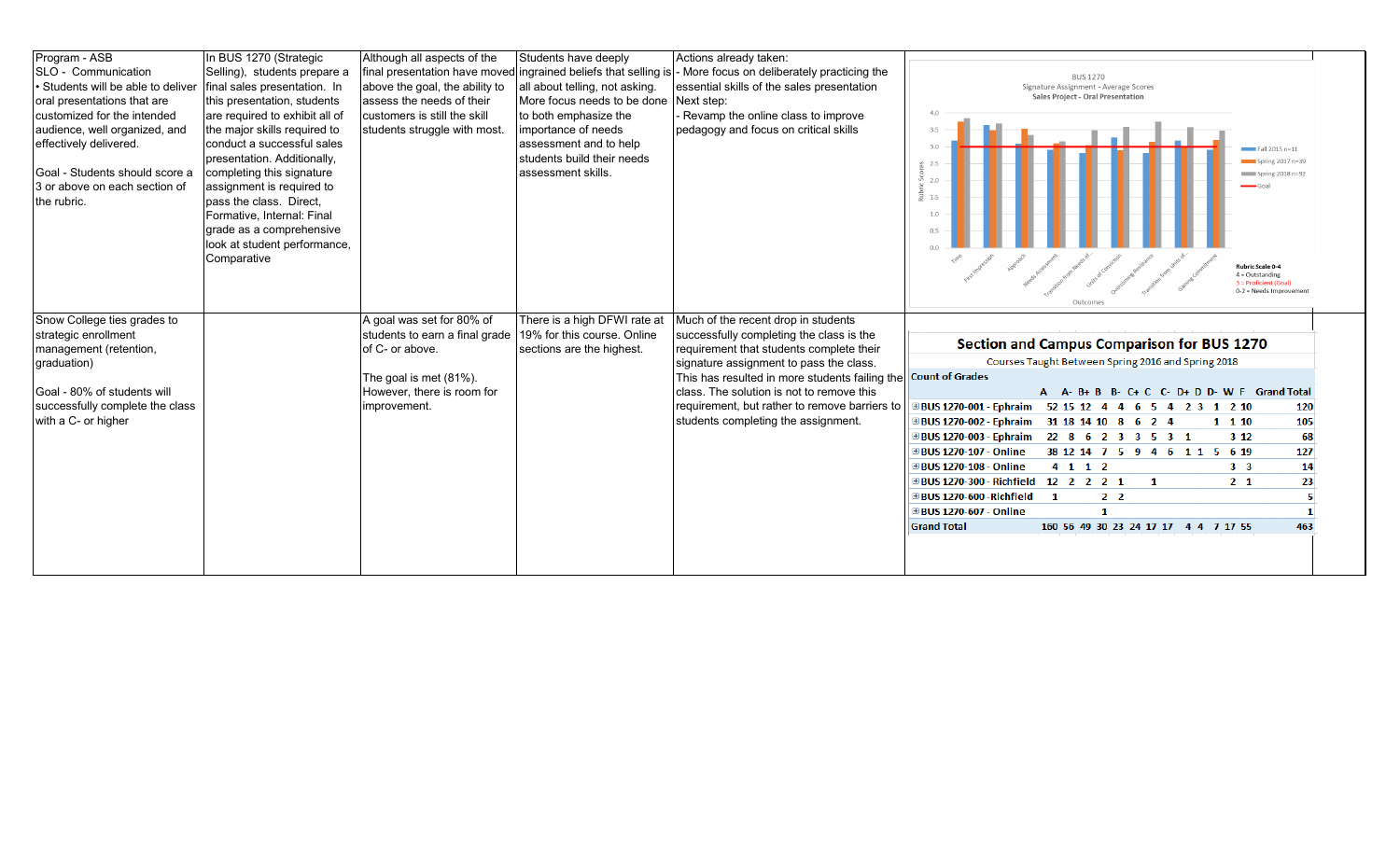| Snow College ties grades to<br>strategic enrollment<br>management (retention,<br>graduation)<br>Goal - 80% of students will<br>successfully complete the class<br>with a C- or higher                                                                                                                                                                                               | In BUS 1270 (Strategic<br>Selling), Direct, Formative,<br>Internal: Final grade as a<br>comprehensive look at<br>student performance                                                     | Successful completion was<br>relatively steady between<br>2016 and 2017, but dropped<br>more significantly in 2018. | Much of the recent drop in<br>students successfully<br>completing the class is the<br>requirement that students<br>complete their signature<br>assignment to pass the class.<br>This has resulted in more<br>students failing the class.<br>The solution is not to remove<br>this requirement, but rather to<br>remove barriers to students<br>completing the assignment. | Next steps:<br>Add reminders of the importance of<br>completing the assignment throughout the<br>semester.<br>Provide more opportunities for students to<br>practice so they feel more comfortable doing<br>the presentation. | 90%<br>85%<br>80%<br>75%<br>70% | 84%<br>2016 n=245                                         | <b>BUS 1270</b><br>Successful Completion C- or Higher<br>BUS 1270 Goal<br>83%<br>2017 n=246                                                                        | 2018 n=242 | 82%<br>2016-2018 n=733                                                                                                                                |
|-------------------------------------------------------------------------------------------------------------------------------------------------------------------------------------------------------------------------------------------------------------------------------------------------------------------------------------------------------------------------------------|------------------------------------------------------------------------------------------------------------------------------------------------------------------------------------------|---------------------------------------------------------------------------------------------------------------------|---------------------------------------------------------------------------------------------------------------------------------------------------------------------------------------------------------------------------------------------------------------------------------------------------------------------------------------------------------------------------|-------------------------------------------------------------------------------------------------------------------------------------------------------------------------------------------------------------------------------|---------------------------------|-----------------------------------------------------------|--------------------------------------------------------------------------------------------------------------------------------------------------------------------|------------|-------------------------------------------------------------------------------------------------------------------------------------------------------|
| Program - ASB<br>SLO - Professionalism<br>• Students will be able to<br>collaborate effectively in teams,<br>complete responsibilities, and<br>assist teammates.<br>• Students will be able to design<br>an educational and/or career<br>pathway that establishes a<br>direction for their overall<br>professional goals.<br>Goal - Students will achieve the<br>"proficient" level | In BUS 1700/1710<br>(Professional Business<br>Leadership), Indirect,<br>Formative, Internal: Reflective<br>Assignment, based on a<br>common rubric focused on<br>leadership and teamwork | A goal of 2.0 for each<br>criterion on the scoring rubric study showed results<br>was set.<br>The goal is exceeded. | All criteria for all years in the<br>exceeding the goal.                                                                                                                                                                                                                                                                                                                  | Continue curriculum that assists students in<br>making connections; consider measuring<br>more teamwork experiences                                                                                                           |                                 | 2.5<br>2.0<br>1.5<br>1.0<br>0.5<br>0.0<br>Self-Disclosure | <b>BUS 1700</b><br>Signature Assignment - Average Scores<br>Reflection<br>Connection-Outside Connection to Class Writing Quality<br>Disc./Obj.<br>Exp.<br>Outcomes |            | Spring $2017n=9$<br>$Fall 2017 n=28$<br>Spring 2019 n=21<br>Rubric Scale 0-3<br>$3 =$ Outstanding<br>2 = Proficient (Goal)<br>0-1 = Needs Improvement |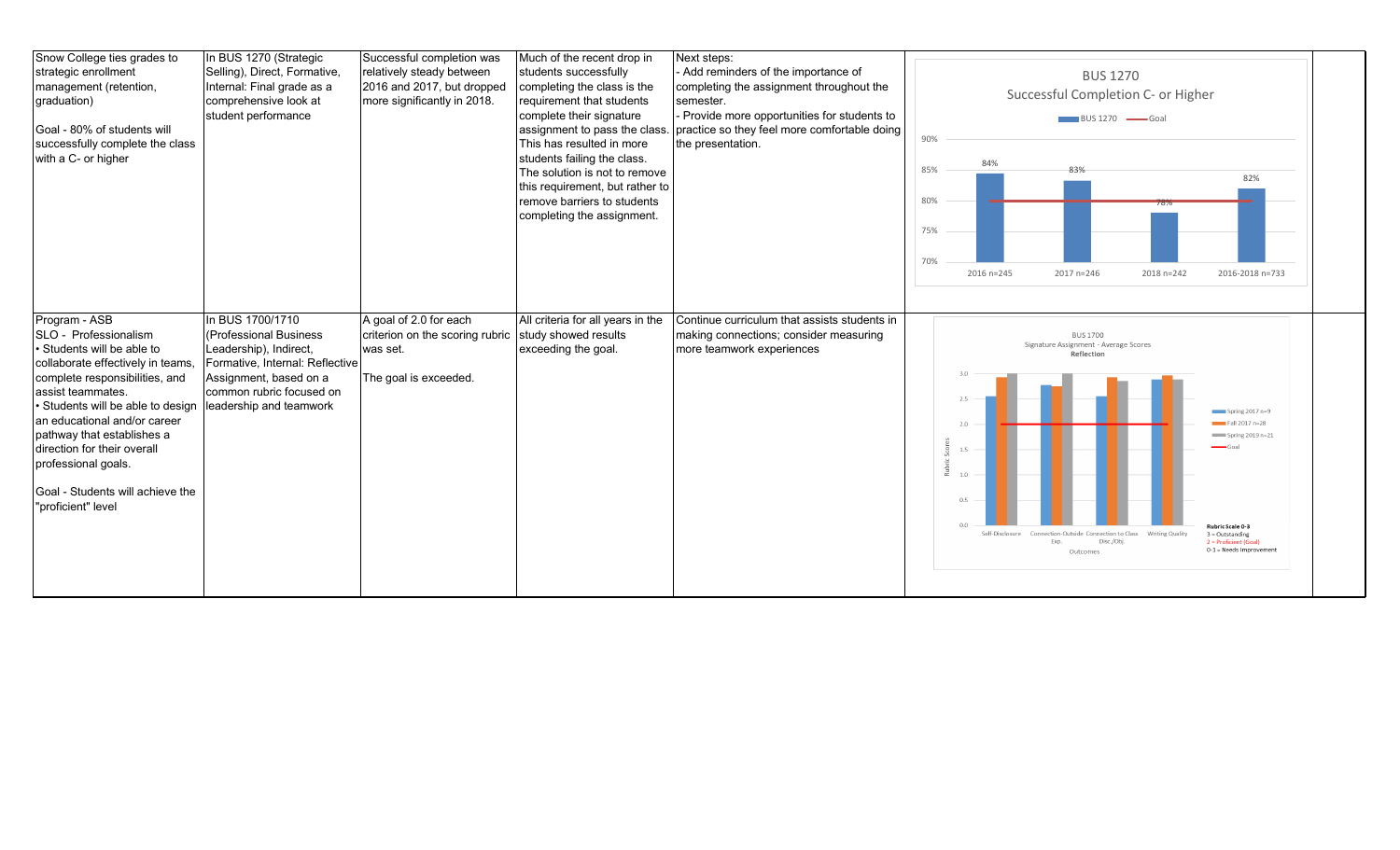| Goal - As a class, students will | In BUS 1700/1710            | A goal was set for 80% of      | This course is a one-credit     | Continue setting high expectations that are |      |               |                                   |                                    |                |
|----------------------------------|-----------------------------|--------------------------------|---------------------------------|---------------------------------------------|------|---------------|-----------------------------------|------------------------------------|----------------|
| average a C- or higher for the   | (Professional Business      | students to earn a final grade | class, which typically yields a | attainable for students. Identify those who |      |               |                                   |                                    |                |
| final grade.                     | Leadership), Direct,        | of C- or above.                | high average final grade.       | are not meeting the goal early on.          |      |               | <b>BUS 1700</b>                   |                                    |                |
|                                  | Formative, Internal: Final  |                                |                                 |                                             |      |               |                                   | Successful Completion C- or Higher |                |
|                                  | grade as a comprehensive    | The goal is exceeded with an   |                                 |                                             |      |               |                                   |                                    |                |
|                                  | look at student performance | average of 86-93%              |                                 |                                             |      |               | $\Box$ BUS 1700 $\Box$ Goal       |                                    |                |
|                                  |                             | depending on semester          |                                 |                                             | 100% |               |                                   |                                    |                |
|                                  |                             | taught.                        |                                 |                                             | 95%  | 94%           | 93%                               |                                    | 93%            |
|                                  |                             |                                |                                 |                                             |      |               |                                   | 91%                                |                |
|                                  |                             |                                |                                 |                                             | 90%  |               |                                   |                                    |                |
|                                  |                             |                                |                                 |                                             | 85%  |               |                                   |                                    |                |
|                                  |                             |                                |                                 |                                             | 80%  |               |                                   |                                    |                |
|                                  |                             |                                |                                 |                                             |      |               |                                   |                                    |                |
|                                  |                             |                                |                                 |                                             | 75%  |               |                                   |                                    |                |
|                                  |                             |                                |                                 |                                             | 70%  |               |                                   |                                    |                |
|                                  |                             |                                |                                 |                                             |      | 2016 n=31     | 2017 n=30                         | 2018 n=34                          | 2016-2018 n=95 |
|                                  |                             |                                |                                 |                                             |      |               |                                   |                                    |                |
| See previous row. BUS 1710 is    | Comparative                 |                                |                                 |                                             |      |               |                                   |                                    |                |
| the same course as BUS 1700.     |                             |                                |                                 |                                             |      |               |                                   |                                    |                |
|                                  |                             |                                |                                 |                                             |      |               | <b>BUS 1710</b>                   |                                    |                |
| BUS 1710 is offered only in the  |                             |                                |                                 |                                             |      |               |                                   |                                    |                |
| spring.                          |                             |                                |                                 |                                             |      |               |                                   | Successful Completion C- or Higher |                |
|                                  |                             |                                |                                 |                                             |      |               |                                   |                                    |                |
|                                  |                             |                                |                                 |                                             |      |               | $BUS 1710$ $\longrightarrow$ Goal |                                    |                |
|                                  |                             |                                |                                 |                                             | 100% |               |                                   |                                    |                |
|                                  |                             |                                |                                 |                                             | 95%  |               |                                   | 95%                                |                |
|                                  |                             |                                |                                 |                                             |      |               |                                   |                                    |                |
|                                  |                             |                                |                                 |                                             | 90%  |               |                                   |                                    | 86%            |
|                                  |                             |                                |                                 |                                             | 85%  |               | 85%                               |                                    |                |
|                                  |                             |                                |                                 |                                             | 80%  |               |                                   |                                    |                |
|                                  |                             |                                |                                 |                                             |      |               |                                   |                                    |                |
|                                  |                             |                                |                                 |                                             | 75%  |               |                                   |                                    |                |
|                                  |                             |                                |                                 |                                             | 70%  |               |                                   |                                    |                |
|                                  |                             |                                |                                 |                                             |      | $2016 n = 18$ | 2017 n=13                         | 2018 n=20                          | 2016-2018 n=51 |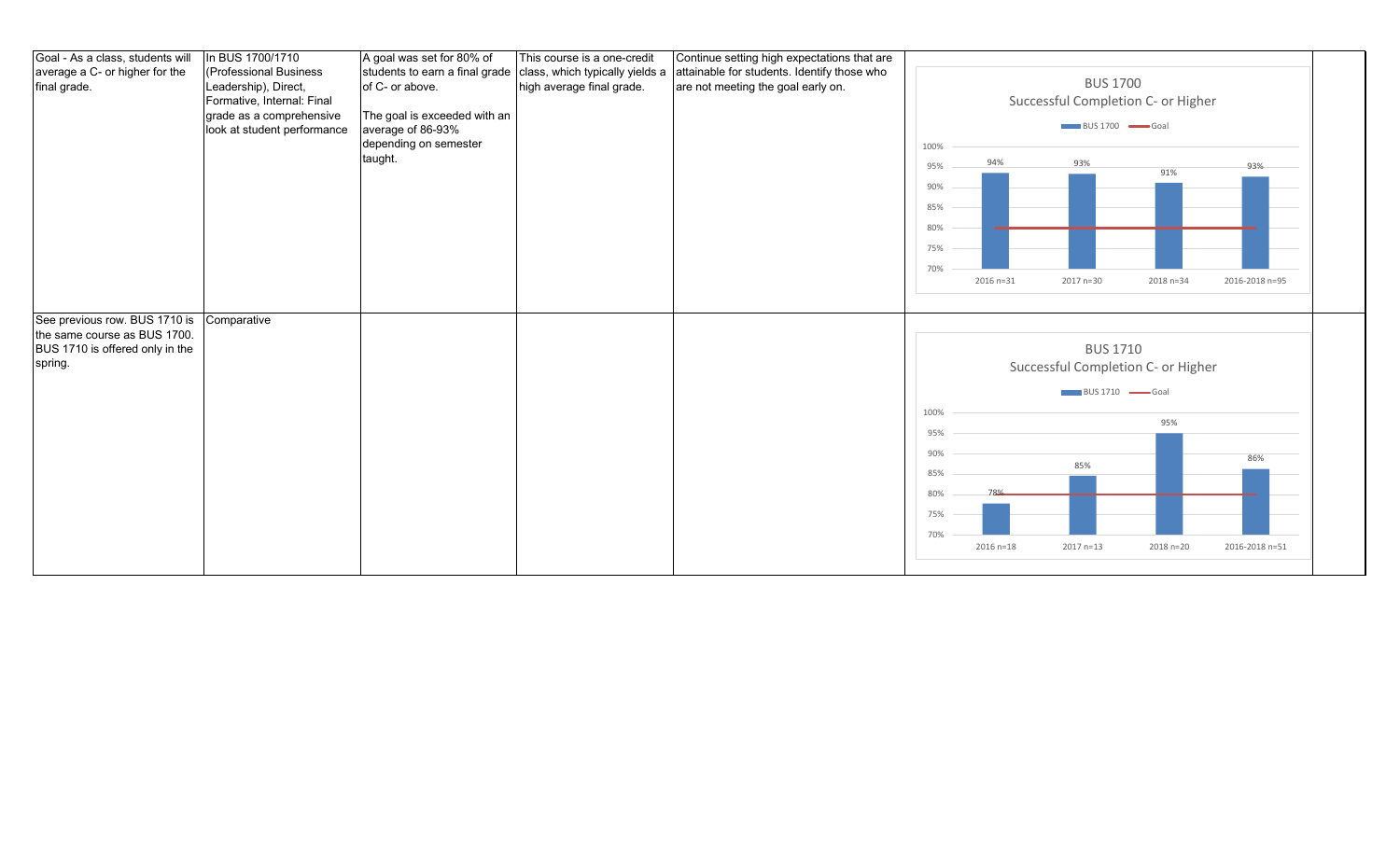| Program - ASB                    | In BUS 2010 (Business          | Students surpassing                                 | Lowest scores (and the only      | Discussed writing quality in department   |                                                  |
|----------------------------------|--------------------------------|-----------------------------------------------------|----------------------------------|-------------------------------------------|--------------------------------------------------|
| SLO - Technology                 | Computer Proficiency), direct, | proficiency score of 3.0 in 7 of ones not achieving |                                  | meeting. Focus on integration in upcoming | <b>BUS 2010</b>                                  |
| · Students will be able to       | comparative, formative         | the 9 rubric categories.                            | proficiency) are in              | course redesigned.                        | Signature Assignment - Average Scores            |
| complete a project using         | standardized rubric.           |                                                     | spreadsheet-database             |                                           | <b>Integrated Excel and Access Project</b>       |
| business technology to solve     |                                |                                                     | integration and writing quality. | Discuss grading consistency among faculty | 4.0                                              |
| real-world business problems in  |                                |                                                     |                                  | teaching fall verses spring semester.     | 3.5                                              |
| a changing and dynamic           |                                |                                                     | Students achieved lower          |                                           | Spring $2016n=27$<br>3.0                         |
| workplace.                       |                                |                                                     | grades in Spring semester.       | Requested upgrades to software version to | Fall 2016 n=19<br>2.5                            |
| · Students will be able to       |                                |                                                     |                                  | improve consistency between learning      | Spring 2017 n=20<br>2.0<br>$Fall 2017 n=19$      |
| produce professional looking     |                                |                                                     | Drop in grades in 2018.          | management system/course materials and    | 1.5<br>Spring $2018n=22$                         |
| documents and projects using     |                                |                                                     |                                  | latest version being used for assessment. | $-$ Goal<br>1.0                                  |
| industry standard hardware and   |                                |                                                     |                                  |                                           | 0.5                                              |
| software tools.                  |                                |                                                     |                                  |                                           | 0.0                                              |
|                                  |                                |                                                     |                                  |                                           | Rubric Scale 0-4                                 |
| Goal - Students will demonstrate |                                |                                                     |                                  |                                           | $4 =$ Outstanding<br>3 = Proficient (Goal)       |
| proficiency by scoring 3.0 or    |                                |                                                     |                                  |                                           | 0-2 = Needs Improvement                          |
| higher on a 0 to 4 rubric.       |                                |                                                     |                                  |                                           |                                                  |
|                                  |                                |                                                     |                                  |                                           |                                                  |
|                                  |                                |                                                     |                                  |                                           |                                                  |
|                                  |                                |                                                     |                                  |                                           |                                                  |
|                                  |                                |                                                     |                                  |                                           |                                                  |
|                                  |                                |                                                     |                                  |                                           |                                                  |
| Program - ASB                    | In BUS 2010 (Business          | Students surpassing                                 | Students scoring lowest on       | Emphasize writing quality.                |                                                  |
| SLO - Technology                 | Computer Proficiency), direct  | proficiency score of 3.0 in                         | the writing quality category.    |                                           | <b>BUS 2010</b><br>Average Scores                |
| • Students will be able to       | comparative, formative         | every rubric category.                              |                                  |                                           | <b>Reflection Assignment</b>                     |
| complete a project using         | standardized rubric.           |                                                     |                                  |                                           | 4.0                                              |
| business technology to solve     |                                |                                                     |                                  |                                           |                                                  |
| real-world business problems in  |                                |                                                     |                                  |                                           | 3.5<br>$Spring 2016 n=26$                        |
| a changing and dynamic           |                                |                                                     |                                  |                                           | 3.0<br>$Fall 2016 n=17$                          |
| workplace.                       |                                |                                                     |                                  |                                           | 2.5                                              |
| · Students will be able to       |                                |                                                     |                                  |                                           | $\equiv$ Spring 2017 n=18                        |
| produce professional looking     |                                |                                                     |                                  |                                           | $\equiv$ Fall 2017 n=17<br>2.0                   |
| documents and projects using     |                                |                                                     |                                  |                                           | $\frac{1}{2}$ Spring 2018 n=20<br>1.5            |
| industry standard hardware and   |                                |                                                     |                                  |                                           | $-Goa$                                           |
| software tools.                  |                                |                                                     |                                  |                                           | 1.0                                              |
|                                  |                                |                                                     |                                  |                                           | 0.5                                              |
| Goal - Students will demonstrate |                                |                                                     |                                  |                                           | 0.0                                              |
| proficiency by scoring 3.0 or    |                                |                                                     |                                  |                                           | Rubric Scale 0-4                                 |
| higher on a 0 to 4 rubric.       |                                |                                                     |                                  |                                           | $4 =$ Outstanding                                |
|                                  |                                |                                                     |                                  |                                           | 3 = Proficient (Goal)<br>0-2 = Needs Improvement |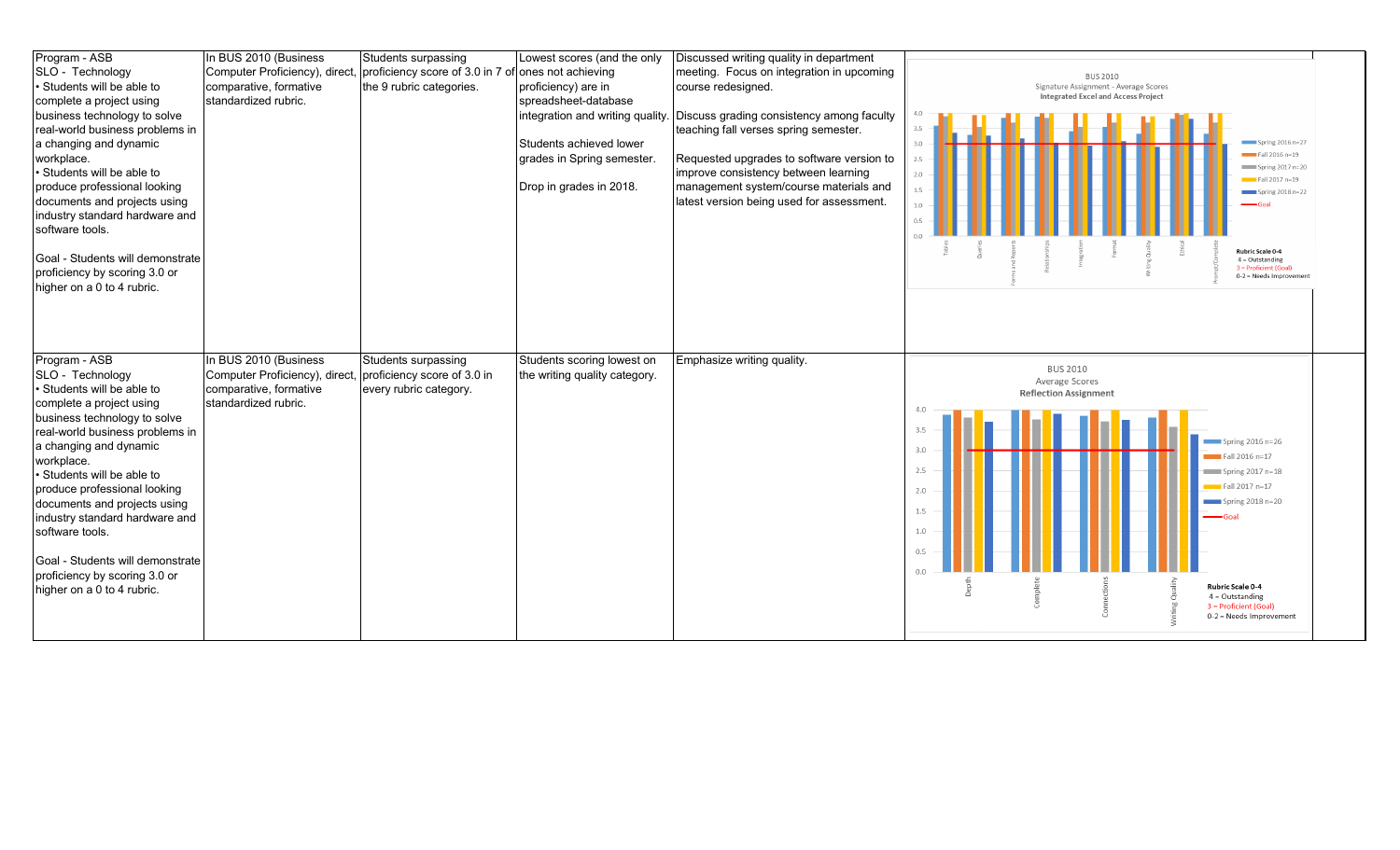| Program - ASB                                  | In BUS 2010 (Business                                  | Students from 2016-2018        | Results in 2018 reflected a     | Requested upgrades to software version to  |     |           |                                       |                                    |                                            |
|------------------------------------------------|--------------------------------------------------------|--------------------------------|---------------------------------|--------------------------------------------|-----|-----------|---------------------------------------|------------------------------------|--------------------------------------------|
| SLO - Technology                               | Computer Proficiency), direct,                         | achieved an average of 86%.    | significant decrease.           | improve consistency between learning       |     |           | <b>BUS 2010</b>                       |                                    |                                            |
| Students will be able to                       | summative evaluation of                                |                                |                                 | management system/course materials and     |     |           |                                       |                                    |                                            |
| complete a project using                       | learning outcomes as per all                           |                                |                                 | latest version being used for assessment.  |     |           |                                       | Successful Completion C- or Higher |                                            |
| business technology to solve                   | assignments and course                                 |                                |                                 |                                            |     |           | $\Box$ BUS 2010 $\Box$ Goal           |                                    |                                            |
| real-world business problems in participation. |                                                        |                                |                                 |                                            |     |           |                                       |                                    |                                            |
| a changing and dynamic                         |                                                        |                                |                                 |                                            | 95% |           | 90%                                   |                                    |                                            |
| workplace.                                     |                                                        |                                |                                 |                                            | 90% |           |                                       |                                    |                                            |
| Students will be able to                       |                                                        |                                |                                 |                                            |     |           |                                       |                                    | 86%                                        |
| produce professional looking                   |                                                        |                                |                                 |                                            | 85% |           |                                       |                                    |                                            |
| documents and projects using                   |                                                        |                                |                                 |                                            |     |           |                                       | 79%                                |                                            |
| industry standard hardware and                 |                                                        |                                |                                 |                                            | 80% |           |                                       |                                    |                                            |
| software tools.                                |                                                        |                                |                                 |                                            | 75% |           |                                       |                                    |                                            |
|                                                |                                                        |                                |                                 |                                            |     |           |                                       |                                    |                                            |
| Goal - Students will demonstrate               |                                                        |                                |                                 |                                            | 70% |           |                                       |                                    |                                            |
| proficiency by scoring 80% or                  |                                                        |                                |                                 |                                            |     | 2016 n=50 | 2017 n=42                             | 2018 n=47                          | 2016-2018 n=139                            |
| higher.                                        |                                                        |                                |                                 |                                            |     |           |                                       |                                    |                                            |
|                                                |                                                        |                                |                                 |                                            |     |           |                                       |                                    |                                            |
|                                                |                                                        |                                |                                 |                                            |     |           |                                       |                                    |                                            |
|                                                |                                                        |                                |                                 |                                            |     |           |                                       |                                    |                                            |
| Program - ASB                                  | In BUS 2050 (Business Law),                            | Although all results are above | Although students seem to       | Next steps are to:                         |     |           |                                       |                                    |                                            |
| SLO - Substantive Knowledge                    | students are assigned groups the goal, students in the |                                | have more time to polish their  | Develop more engaging content for          |     |           | <b>BUS 2050</b>                       |                                    |                                            |
| Students will be able to apply                 | and given several cases to                             | online summer section seem     | presentations when they are     | students to review during the online class |     |           | Signature Assignment - Average Scores |                                    |                                            |
| knowledge of local and national                | evaluate from the current                              | to do worse than the live      | not live in the online section. | Provide additional feedback on             |     |           | You Be The Judge - Project            |                                    |                                            |
| laws as they relate to business.               | supreme court docket. Each                             | sections in all facets of the  | they seem to not grasp the      | assignments. Began a "Weekly feedback"     |     |           |                                       |                                    |                                            |
|                                                | group will be a respondent in                          | signature assignment, except   | essential critical reasoning    | message to all students giving overall     |     |           |                                       |                                    | Summer 2018 n=12                           |
| Goal -                                         | one case, a petitioner in                              | for the presentation and       | portions of the class as well   | feedback to all students in the class.     | 30  |           |                                       |                                    |                                            |
|                                                | another case, and judge in a                           | questioning skills.            | as the students who take the    | Developed a rubric for IRAC analysis       | 2.0 |           |                                       |                                    | $Fall 2018 n=24$                           |
|                                                | third case. In each scenario,                          |                                | class live. Effort should be    | assignments so students can have better    | 1.5 |           |                                       |                                    | Spring 2018 n=16                           |
|                                                | students are evaluated based                           |                                | taken to improve the online     | feedback throughout semester in            | 1.0 |           |                                       |                                    | $-$ Goal                                   |
|                                                | on the PBL Business Law                                |                                | class to give students a better | preparation for the signature assignment.  |     |           |                                       |                                    |                                            |
|                                                | rubric. Direct, Formative,                             |                                | chance to develop these         |                                            |     |           |                                       |                                    |                                            |
|                                                | Internal: Final grade as a                             |                                | skills.                         |                                            |     |           |                                       |                                    |                                            |
|                                                | comprehensive look at                                  |                                |                                 |                                            |     |           |                                       |                                    | Rubric Scale 0-4                           |
|                                                | student performance,                                   |                                |                                 |                                            |     |           |                                       |                                    | $4 =$ Outstanding<br>3 = Proficient (Goal) |
|                                                | Comparative                                            |                                |                                 |                                            |     |           | Outcomes                              |                                    | 0-2 = Needs Improvement                    |
|                                                |                                                        |                                |                                 |                                            |     |           |                                       |                                    |                                            |
|                                                |                                                        |                                |                                 |                                            |     |           |                                       |                                    |                                            |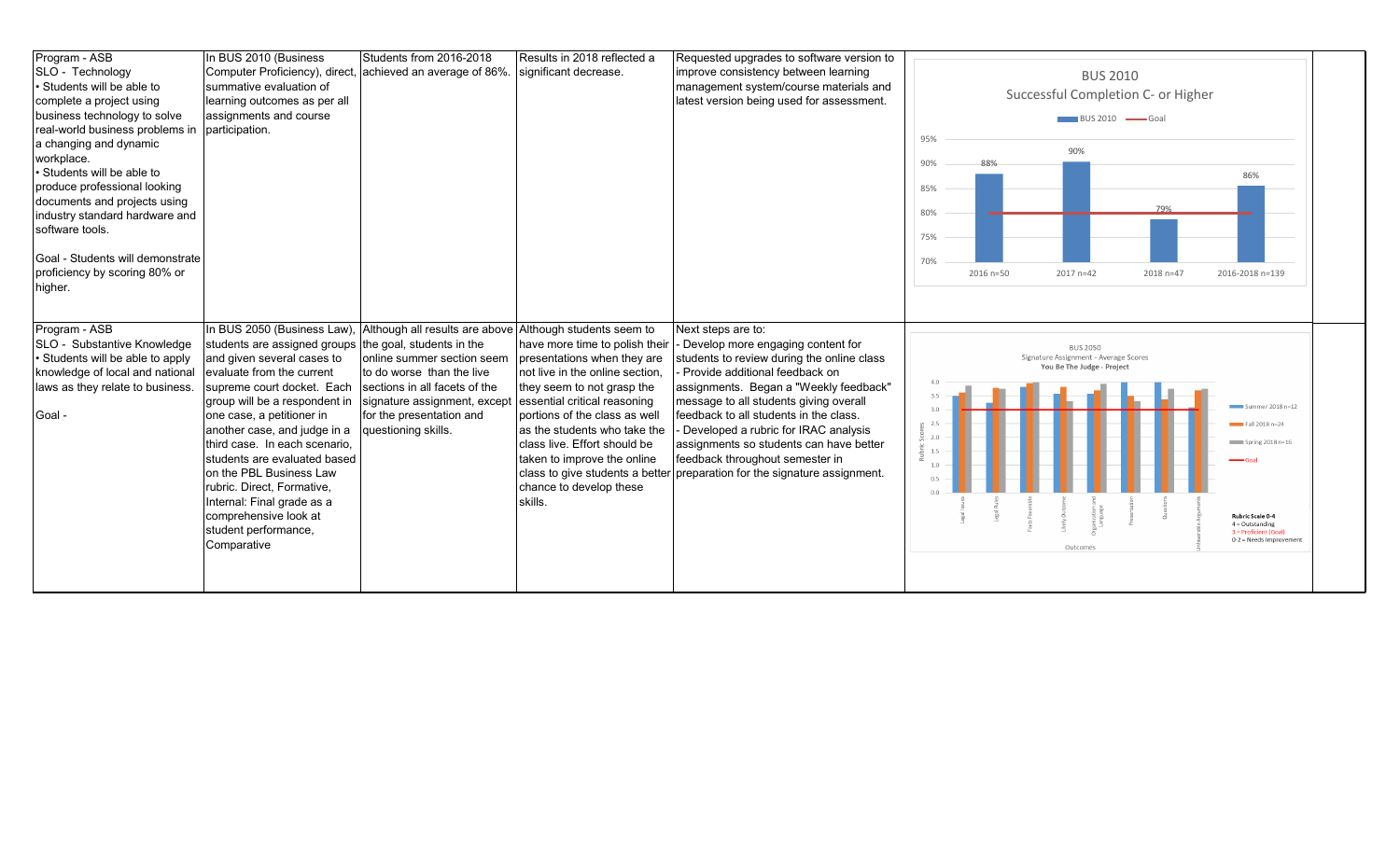| Snow College ties grades to<br>strategic enrollment<br>management (retention,<br>graduation)<br>Goal - 80% of students will<br>successfully complete the class<br>with a C- or higher                                                                                                                                                                                                                                                                                                                                             |                                                                                                                                                                                                                                                                                               | Although the results are<br>above the goal, the trend is<br>that few students have been<br>successful over time.    | The instructor has been<br>working to add rigor to the<br>class so that has likely<br>contributed to fewer students<br>succeeding in the class.<br>However, adding rigor does<br>Inot excuse an instructor from<br>the obligation to help each<br>student succeed. The class<br>should be adjusted to keep<br>student success high without<br>sacrificing rigor. Most<br>students who don't succeed<br>are the ones who don't<br>complete the assignments. | Actions already taken:<br>Send canvas messages to remind students<br>about overdue assignments<br>Created a "scavenger hunt" assignment at<br>the beginning of the semester to encourage<br>students to find the places that can help<br>them throughout the semester | <b>BUS 2050</b><br>Successful Completion C- or Higher<br>BUS 2050 Goal<br>95%<br>93%<br>89%<br>89%<br>90%<br>87%<br>85%<br>80%<br>75%<br>70%<br>2016 n=96<br>2017 n=131<br>2018 n=104<br>2016-2018 n=331                                                                                                                                                 |
|-----------------------------------------------------------------------------------------------------------------------------------------------------------------------------------------------------------------------------------------------------------------------------------------------------------------------------------------------------------------------------------------------------------------------------------------------------------------------------------------------------------------------------------|-----------------------------------------------------------------------------------------------------------------------------------------------------------------------------------------------------------------------------------------------------------------------------------------------|---------------------------------------------------------------------------------------------------------------------|------------------------------------------------------------------------------------------------------------------------------------------------------------------------------------------------------------------------------------------------------------------------------------------------------------------------------------------------------------------------------------------------------------------------------------------------------------|-----------------------------------------------------------------------------------------------------------------------------------------------------------------------------------------------------------------------------------------------------------------------|----------------------------------------------------------------------------------------------------------------------------------------------------------------------------------------------------------------------------------------------------------------------------------------------------------------------------------------------------------|
| Program - ASB<br>SLO - Communications<br>· Students will be able to deliver<br>oral presentations that are<br>customized for the intended<br>audience, well organized, and<br>effectively delivered.<br>• Students will be able to<br>produce clear, concise,<br>purposeful, and grammatically<br>correct written documents.<br>SLO - Professionalism<br>• Students will be able to<br>collaborate effectively in teams,<br>complete responsibilities, and<br>assist teammates.<br>Goal - Achieve 3.0 average on<br>all criteria. | In BUS 2200 (Business<br>Communication), Direct,<br>Formative and Summative<br>(the majority of students<br>taking the class spring<br>semester graduate after<br>taking this course), Internal:<br>Final paper that includes<br>comprehensive writing<br>strategies, as well as<br>teamwork. | A goal of 3.0 out of 4.0 for<br>each criterion was set. The<br>majority of criterion were met<br>at the goal level. | In some cases, students are<br>struggling with the use of<br>sources. They also have<br>some issues with appropriate<br>and relevant content.<br>Formatting and editing have<br>also been concerns.                                                                                                                                                                                                                                                        | Post more examples of final papers on the<br>Canvas LMS. Promote writing lab tutors.                                                                                                                                                                                  | <b>BUS 2200</b><br>Signature Assignment - Average Scores<br><b>Team Paper</b><br>4.0<br>3.5<br>3.0<br>Spring 2017 n=40<br>32.5<br>Fall 2017 n=28<br>2.0<br>Spring 2018 n=35<br>1.5<br>1.0<br>05<br>matting:Table<br>Contents and<br>Works Cited<br>Rubric Scale 0-4<br>$4 =$ Outstanding<br>3 = Proficient (Goal)<br>0-2 = Needs Improvement<br>Outcomes |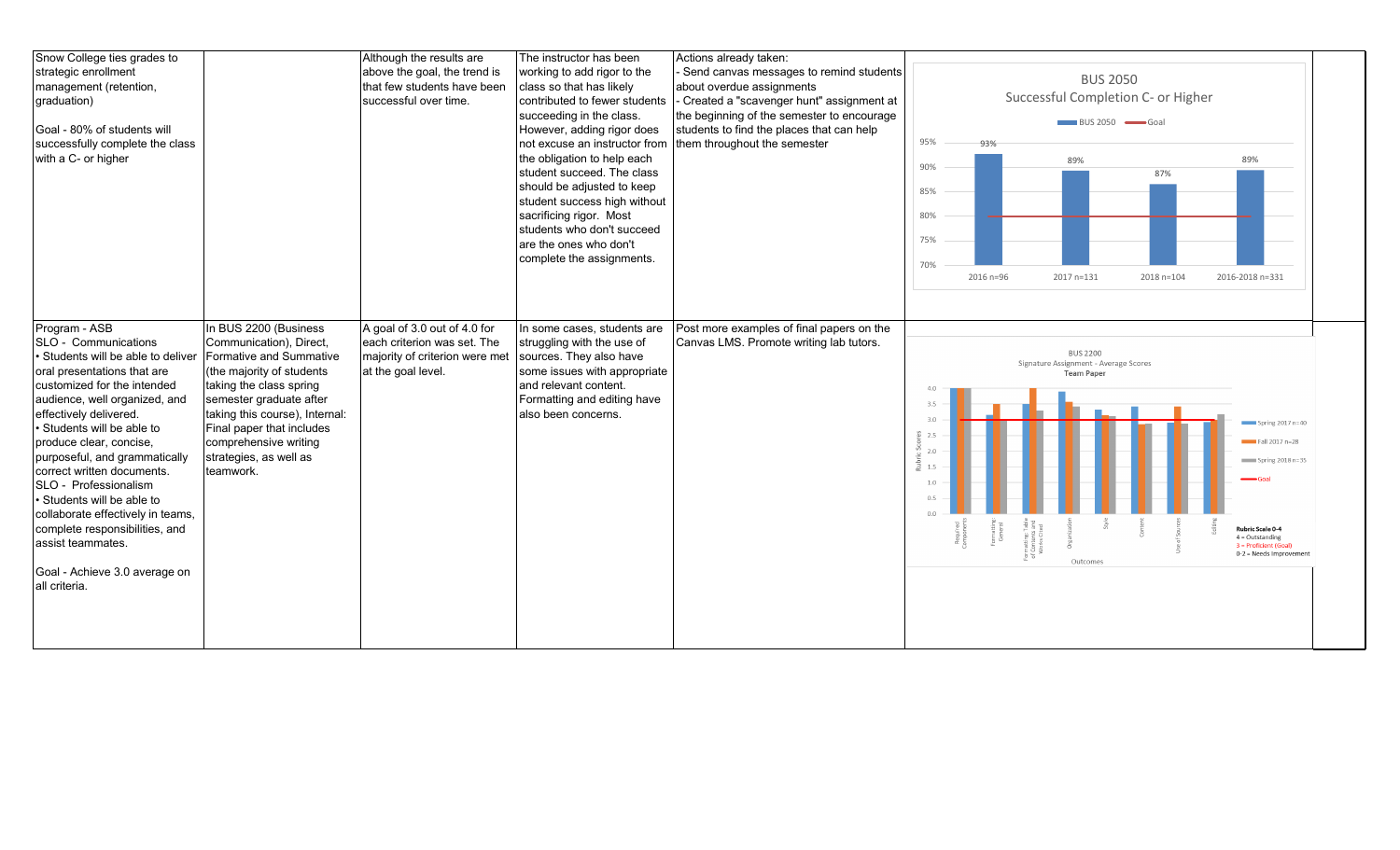| Goal - Achieve 3.0 average on | In BUS 2200 (Business                                      | A goal of 3.0 out of 4.0 for    | Delivery of the oral                          | Spend more time covering deliver. Be more                              |                                                                                                                                   |  |
|-------------------------------|------------------------------------------------------------|---------------------------------|-----------------------------------------------|------------------------------------------------------------------------|-----------------------------------------------------------------------------------------------------------------------------------|--|
| all criteria.                 | Communication), Direct,                                    | each criterion was set. The     | presentation is the lowest                    | clear in the directions regarding presentation                         |                                                                                                                                   |  |
|                               | Formative and Summative                                    | majority of criterion were met  | scoring criterion.                            | delivery expectations.                                                 | <b>BUS 2200</b><br>Signature Assignment - Average Scores                                                                          |  |
|                               | (the majority of students                                  | at the goal level.              |                                               |                                                                        | <b>Team Presentation</b>                                                                                                          |  |
|                               | taking the class spring                                    |                                 |                                               |                                                                        | 4.0                                                                                                                               |  |
|                               | semester graduate after                                    |                                 |                                               |                                                                        | 3.5                                                                                                                               |  |
|                               | taking this course), Internal:                             |                                 |                                               |                                                                        | Spring 2017 n=38<br>3.0                                                                                                           |  |
|                               | Final presentation that                                    |                                 |                                               |                                                                        | $Fall 2017 n=27$                                                                                                                  |  |
|                               | requires professional                                      |                                 |                                               |                                                                        | $\sqrt{5}$ Spring 2018 n=33                                                                                                       |  |
|                               | presentation skills, including                             |                                 |                                               |                                                                        | $\longrightarrow$ Goal                                                                                                            |  |
|                               | delivery and a digital slide                               |                                 |                                               |                                                                        | 1.5                                                                                                                               |  |
|                               | show, as well as teamwork.                                 |                                 |                                               |                                                                        | 1.0                                                                                                                               |  |
|                               |                                                            |                                 |                                               |                                                                        | 0.5                                                                                                                               |  |
|                               |                                                            |                                 |                                               |                                                                        | <b>Rubric Scale 0-4</b>                                                                                                           |  |
|                               |                                                            |                                 |                                               |                                                                        | $\leq \frac{1}{2}$ if<br>$4 =$ Outstanding<br>i 동등<br>6cm<br>3 = Proficient (Goal)                                                |  |
|                               |                                                            |                                 |                                               |                                                                        | 0-2 = Needs Improvement<br>Outcomes                                                                                               |  |
|                               |                                                            |                                 |                                               |                                                                        |                                                                                                                                   |  |
|                               |                                                            |                                 |                                               |                                                                        |                                                                                                                                   |  |
|                               |                                                            |                                 |                                               |                                                                        |                                                                                                                                   |  |
| Goal - Achieve 2.0 average on | In BUS 2200 (Business                                      | A goal of 2.0 out of 3.0 was    |                                               | Students are doing a good job Continue communicating the importance of |                                                                                                                                   |  |
| all criteria.                 | Communication), Indirect,                                  | set for all criteria. The goals | of making connections and                     | participating in this reflective assignment.                           | <b>BUS 2200</b>                                                                                                                   |  |
|                               | Formative, Internal: Reflective was exceeded in all areas. |                                 | sharing thoughts about their                  | Open the assignment earlier so all students                            | Average Scores<br>Reflection                                                                                                      |  |
|                               | assignment that addresses                                  |                                 | efforts and experiences in the will complete. |                                                                        |                                                                                                                                   |  |
|                               | connections and self-                                      |                                 | class. A few students did not                 |                                                                        | 3.0                                                                                                                               |  |
|                               | disclosure.                                                |                                 | complete this assignment.                     |                                                                        |                                                                                                                                   |  |
|                               |                                                            |                                 |                                               |                                                                        | 2.5<br>$\sqrt{15}$ Spring 2017 n=31                                                                                               |  |
|                               |                                                            |                                 |                                               |                                                                        | $Fall 2017 n=29$                                                                                                                  |  |
|                               |                                                            |                                 |                                               |                                                                        | 2.0<br>$\equiv$ Spring 2018 n=29                                                                                                  |  |
|                               |                                                            |                                 |                                               |                                                                        | $-$ Goal<br>Sc                                                                                                                    |  |
|                               |                                                            |                                 |                                               |                                                                        | 1.5                                                                                                                               |  |
|                               |                                                            |                                 |                                               |                                                                        |                                                                                                                                   |  |
|                               |                                                            |                                 |                                               |                                                                        | 1.0                                                                                                                               |  |
|                               |                                                            |                                 |                                               |                                                                        |                                                                                                                                   |  |
|                               |                                                            |                                 |                                               |                                                                        | 0.5                                                                                                                               |  |
|                               |                                                            |                                 |                                               |                                                                        | Rubric Scale 0-3<br>$3 =$ Outstanding                                                                                             |  |
|                               |                                                            |                                 |                                               |                                                                        | 0.0<br>2 = Proficient (Goal<br>Self-Disclosure<br>Connection to Class Spelling & Grammar 0-1 = Needs Improvement<br>Connection to |  |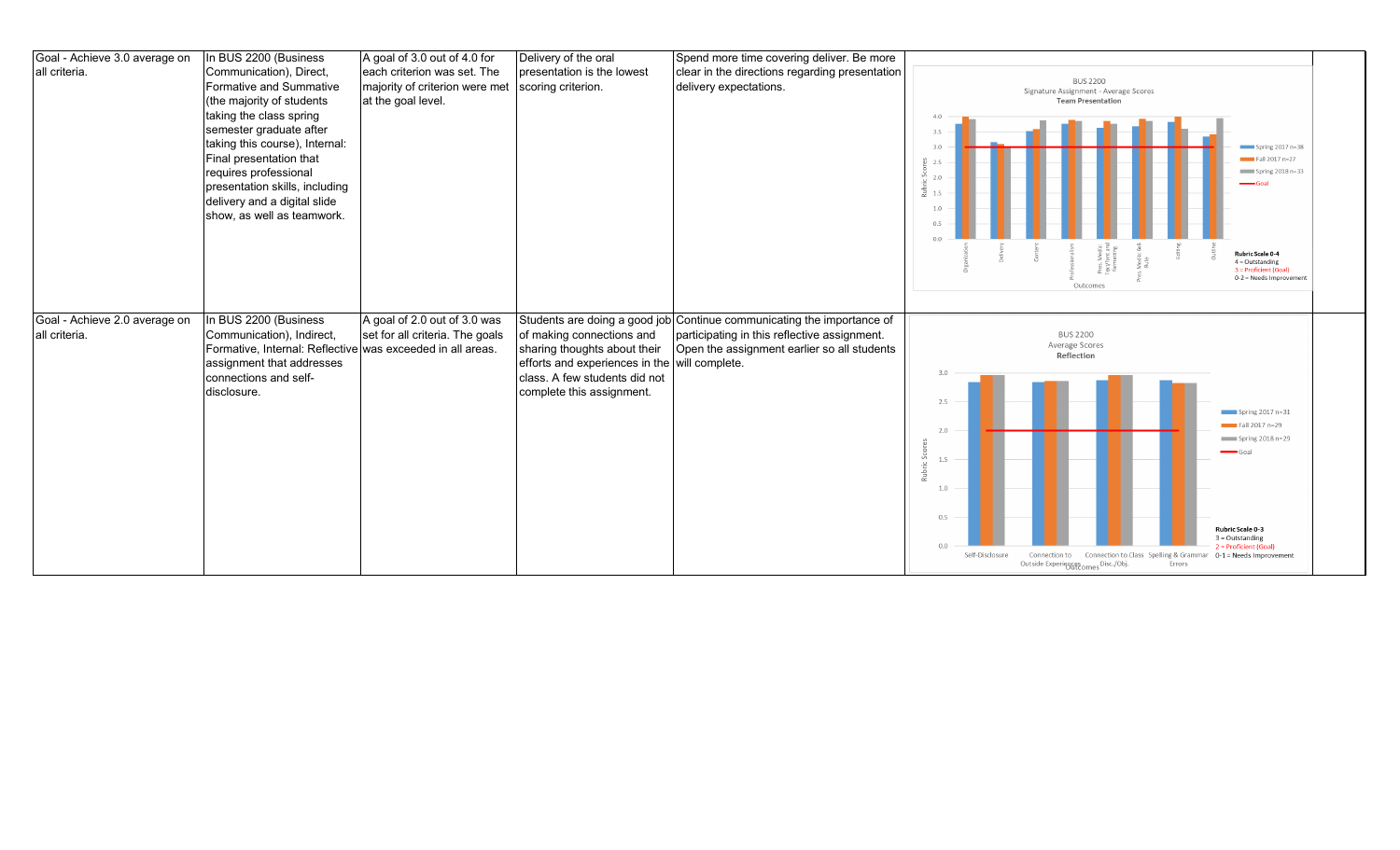| Goal - As a class, students will<br>average a C- or higher for the<br>final grade.                                                                                                                                                                                                                                                                                                                                                                                                   | In BUS 2200 (Business<br>Communication), Direct,<br>Formative, Internal: Final<br>grade as a comprehensive<br>look at student performance | A goal was set for 80% of<br>students to earn a final grade<br>of C- or above. On average,<br>85% of students are earning a hard to pass the class.<br>C- or higher. | This course is challenging<br>and, while the goal has been | Identify students who are not meeting the<br>goal early on. Return assignments in a<br>met, students must work very timely manner so students can keep up to<br>date on their grade status. | 90%<br>85%<br>80%<br>75%<br>70%                                    | 88%<br>$2016 n = 83$ | <b>BUS 2200</b><br>Successful Completion C- or Higher<br>$\blacksquare$ BUS 2200 $\blacksquare$ Goal<br>83%<br>2017 n=81 | 83%<br>2018 n=72 | 85%<br>2016-2018 n=236                                                                                                                                |  |
|--------------------------------------------------------------------------------------------------------------------------------------------------------------------------------------------------------------------------------------------------------------------------------------------------------------------------------------------------------------------------------------------------------------------------------------------------------------------------------------|-------------------------------------------------------------------------------------------------------------------------------------------|----------------------------------------------------------------------------------------------------------------------------------------------------------------------|------------------------------------------------------------|---------------------------------------------------------------------------------------------------------------------------------------------------------------------------------------------|--------------------------------------------------------------------|----------------------|--------------------------------------------------------------------------------------------------------------------------|------------------|-------------------------------------------------------------------------------------------------------------------------------------------------------|--|
| Program - ASB<br>SLO - Communications<br>• Students will be able to deliver<br>oral presentations that are<br>customized for the intended<br>audience, well organized, and<br>effectively delivered.<br>SLO - Acquire Substantive<br>Knowledge<br>• Students will be able to<br>examine fundamentals of<br>business and the relationship of<br>business to society by analyzing<br>a real business.<br>Goal - All sections of the rubric<br>should have an average of 3 or<br>above. | In BUS 2450 (Business<br>Presentations), the<br>measurement process is<br><b>Direct and Formative</b>                                     | The course was offered<br>online Fall semester 2017<br>and average score of the<br>Content section of the rubric<br>was well below the goal of 3.                    | Students needed better<br>instructions since this course   | Instructions and expectations were stated<br>more clearly and student scores improved<br>was now being offered online. when the course was taught online in 2018.                           | 4.0<br>3.5<br>3.0<br>02.5<br>2.0<br>$3 - 1.5$<br>1.0<br>0.5<br>0.0 |                      | <b>BUS 2450</b><br>Signature Assignment - Average Scores<br><b>Presentation Project</b><br>Outcomes                      |                  | Fall 2016 n=9<br>Fall 2017 n=10<br>Fall 2018 n=9<br>Goal<br>Rubric Scale 0-4<br>$4 =$ Outstanding<br>3 = Proficient (Goal)<br>0-2 = Needs Improvement |  |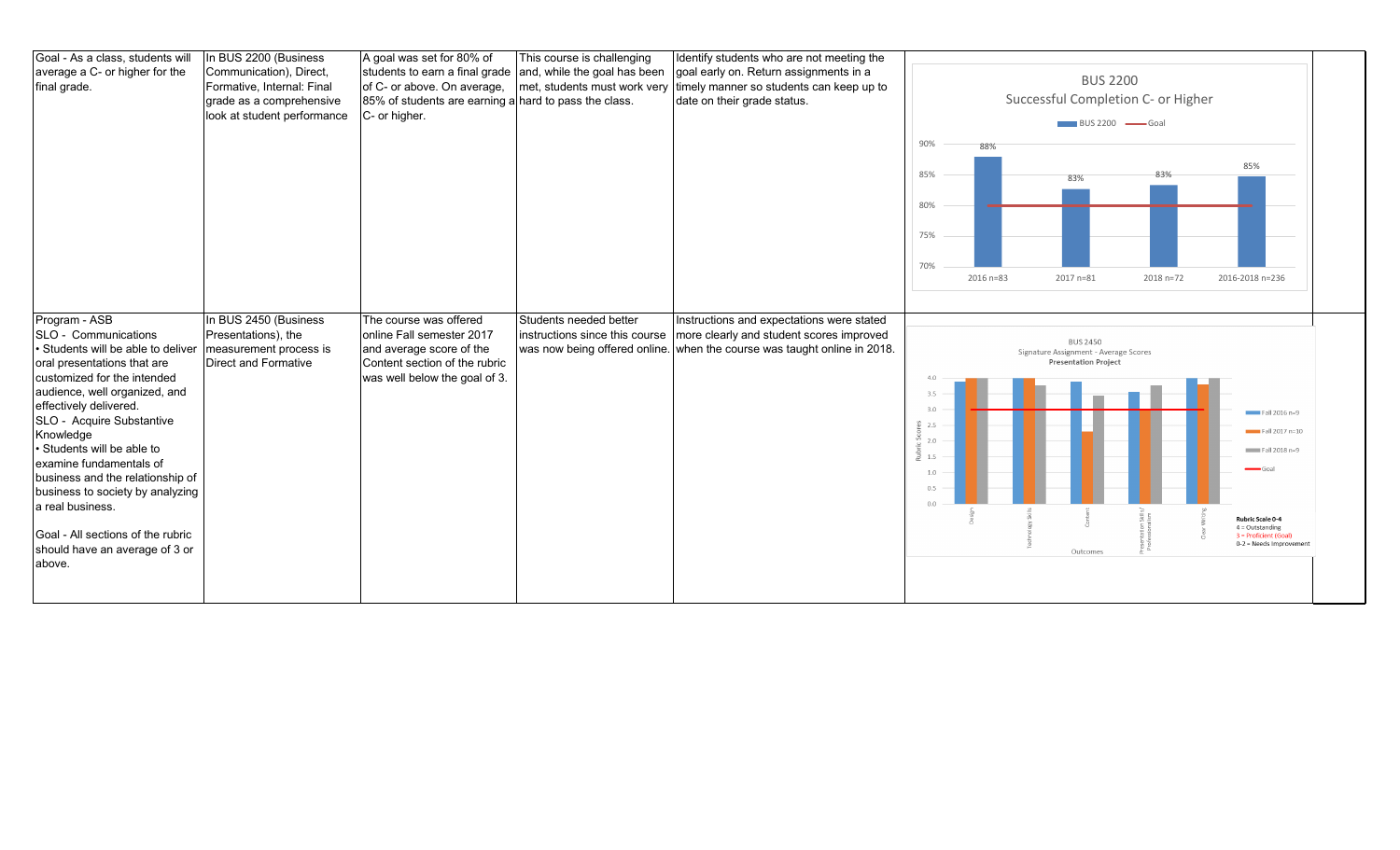| Goal - Achieve 3.0 average on   | In BUS 2450 (Business         | A goal of 3.0 or higher was    | Results are consistent.        | Continue communicating the importance of                                 |                                                                                                                                                                                  |  |
|---------------------------------|-------------------------------|--------------------------------|--------------------------------|--------------------------------------------------------------------------|----------------------------------------------------------------------------------------------------------------------------------------------------------------------------------|--|
| all criteria.                   | Presentations), Indirect,     | set for all criteria.          |                                | participating in this reflective assignment.                             | <b>BUS 2450</b>                                                                                                                                                                  |  |
|                                 | Formative, Internal: The      |                                |                                |                                                                          | Signature Assignment - Average Scores                                                                                                                                            |  |
|                                 | reflection assignment gives   | The goal was met or exceed     |                                |                                                                          | Reflection                                                                                                                                                                       |  |
|                                 | students the opportunity to   | for each criterion.            |                                |                                                                          |                                                                                                                                                                                  |  |
|                                 | assess their own learning and |                                |                                |                                                                          | 3.5                                                                                                                                                                              |  |
|                                 | identify their strengths,     |                                |                                |                                                                          |                                                                                                                                                                                  |  |
|                                 | weaknesses, and               |                                |                                |                                                                          | 3.0<br>$\equiv$ Fall 2016 n=4                                                                                                                                                    |  |
|                                 | experiences tied to learning  |                                |                                |                                                                          | $Fall 2017 n=10$<br>2.5                                                                                                                                                          |  |
|                                 | inside and outside of class,  |                                |                                |                                                                          | $Fall 2018 n=8$                                                                                                                                                                  |  |
|                                 | Comparative                   |                                |                                |                                                                          | 2.0                                                                                                                                                                              |  |
|                                 |                               |                                |                                |                                                                          | 1.5                                                                                                                                                                              |  |
|                                 |                               |                                |                                |                                                                          |                                                                                                                                                                                  |  |
|                                 |                               |                                |                                |                                                                          | 1.0                                                                                                                                                                              |  |
|                                 |                               |                                |                                |                                                                          | 0.5<br>Rubric Scale 0-4                                                                                                                                                          |  |
|                                 |                               |                                |                                |                                                                          | $4 =$ Outstanding<br>0 <sup>o</sup>                                                                                                                                              |  |
|                                 |                               |                                |                                |                                                                          | 3 = Proficient (Goal)<br>Depth<br>Complete<br>Connections<br>Writing Quality<br>0-2 = Needs Improvement                                                                          |  |
|                                 |                               |                                |                                |                                                                          | Outcomes                                                                                                                                                                         |  |
| Snow College ties grades to     | In BUS 2450 (Business         | A goal was set for 80% of      | Students needed better         | Instructions and expectations were stated                                |                                                                                                                                                                                  |  |
| strategic enrollment            | Presentations), Direct,       | students to earn a final grade | instructions since this course | more clearly and student scores improved                                 | <b>BUS 2450</b>                                                                                                                                                                  |  |
| management (retention,          | Formative, Internal: Final    | of C- or above.                |                                | was now being offered online. when the course was taught online in 2018. |                                                                                                                                                                                  |  |
| graduation)                     | grade as a comprehensive      |                                |                                |                                                                          | Successful Completion C- or Higher                                                                                                                                               |  |
|                                 | look at student performance   | The course was offered         |                                |                                                                          | BUS 2450 Goal                                                                                                                                                                    |  |
| Goal - 80% of students will     |                               | online Fall semester 2017      |                                |                                                                          | 100%                                                                                                                                                                             |  |
| successfully complete the class |                               | and the goal was not met.      |                                |                                                                          | 100%                                                                                                                                                                             |  |
| with a C- or higher             |                               |                                |                                |                                                                          | 95%                                                                                                                                                                              |  |
|                                 |                               |                                |                                |                                                                          |                                                                                                                                                                                  |  |
|                                 |                               |                                |                                |                                                                          | 90%<br>85%                                                                                                                                                                       |  |
|                                 |                               |                                |                                |                                                                          | 83%<br>85%                                                                                                                                                                       |  |
|                                 |                               |                                |                                |                                                                          | 80%                                                                                                                                                                              |  |
|                                 |                               |                                |                                |                                                                          | 75%                                                                                                                                                                              |  |
|                                 |                               |                                |                                |                                                                          | 75%                                                                                                                                                                              |  |
|                                 |                               |                                |                                |                                                                          | 70%                                                                                                                                                                              |  |
|                                 |                               |                                |                                |                                                                          | $2016 n = 10$<br>2017 n=12<br>2018 n=12<br>2016-2018 n=34                                                                                                                        |  |
|                                 |                               |                                |                                |                                                                          |                                                                                                                                                                                  |  |
|                                 |                               |                                |                                |                                                                          |                                                                                                                                                                                  |  |
|                                 |                               |                                |                                |                                                                          | The following courses are taught outside of the business unit and fulfill GE requirements as well as ASB requirements. These courses are assessed within other divisions at a GE |  |
| level.                          |                               |                                |                                |                                                                          |                                                                                                                                                                                  |  |
|                                 |                               |                                |                                |                                                                          |                                                                                                                                                                                  |  |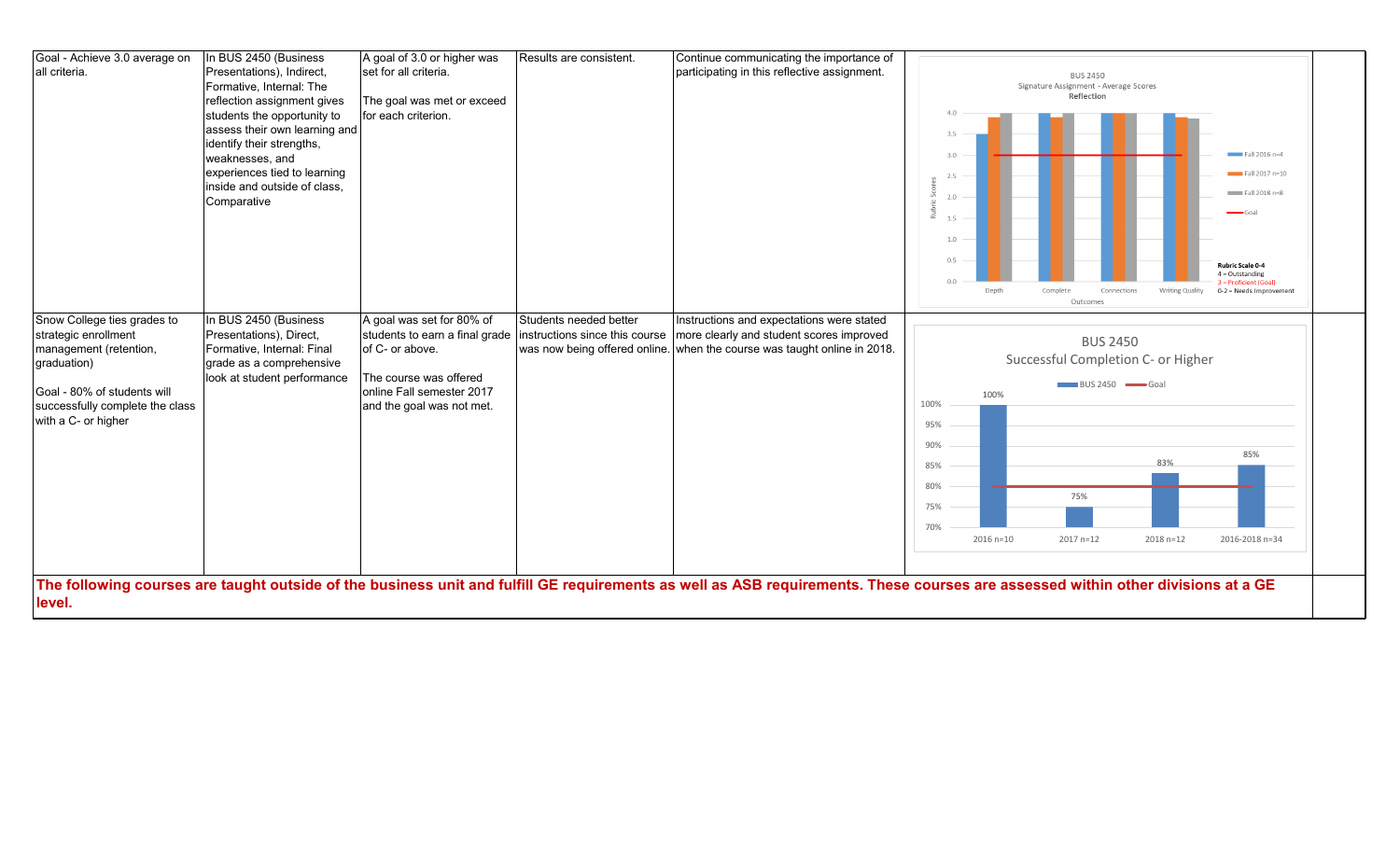| Program - ASB<br>Snow College ties grades to<br>strategic enrollment<br>management (retention,<br>graduation)<br>Goal - 80% of students will<br>successfully complete the class<br>with a C- or higher | In ECON 2010 (Principles of<br>Microeconomics), the<br>assessment takes place in<br>the Social Science Division.<br>Signature<br>Assignments/artifacts are<br>reviewed at the GE Level. | Goal - 80% of students will<br>successfully complete the<br>class with a C- or higher<br>The goal is met with an<br>average of 84% of students<br>successfully completing the<br>course.  | important for students to<br>finish within 4 semester. The<br>demands of the ASB do not<br>a course if a student expects<br>to finish in 4 semesters at<br>Snow College. | Successful completion is very We communicate with faculty outside of the<br>business unit and division. We also gather<br>feedback from students. Where we find<br>areas of weakness, we try to provide tutors<br>allow much leeway in retaking to help students successfully complete<br>required courses. | 90%<br>85%<br>80%                | 86%               | <b>ECON 2010</b><br>Successful Completion C- or Higher<br>$ECON 2010$ $\longrightarrow$ Goal<br>83% | 85%                                          | 84%                    |
|--------------------------------------------------------------------------------------------------------------------------------------------------------------------------------------------------------|-----------------------------------------------------------------------------------------------------------------------------------------------------------------------------------------|-------------------------------------------------------------------------------------------------------------------------------------------------------------------------------------------|--------------------------------------------------------------------------------------------------------------------------------------------------------------------------|-------------------------------------------------------------------------------------------------------------------------------------------------------------------------------------------------------------------------------------------------------------------------------------------------------------|----------------------------------|-------------------|-----------------------------------------------------------------------------------------------------|----------------------------------------------|------------------------|
| Program - ASB<br>Snow College ties grades to<br>strategic enrollment<br>management (retention,<br>graduation)<br>Goal - 80% of students will<br>successfully complete the class<br>with a C- or higher | In ECON 2020 (Principles of<br>Microeconomics), the<br>assessment takes place in<br>the Social Science Division.<br>Signature<br>Assignments/artifacts are<br>reviewed at the GE Level. | Goal - 80% of students will<br>successfully complete the<br>class with a C- or higher.<br>The goal is met with an<br>average of 97% of students<br>successfully completing the<br>course. | important for students to<br>finish within 4 semester. The<br>demands of the ASB do not<br>a course if a student expects<br>to finish in 4 semesters at<br>Snow College. | Successful completion is very We communicate with faculty outside of the<br>business unit and division. We also gather<br>feedback from students. Where we find<br>areas of weakness, we try to provide tutors<br>allow much leeway in retaking to help students successfully complete<br>required courses. | 75%<br>70%<br>100%<br>95%<br>90% | 2016 n=142<br>95% | 2017 n=155<br><b>ECON 2020</b><br>Successful Completion C- or Higher<br><b>ECON 2020</b><br>97%     | 2018 n=150<br>$\longrightarrow$ Goal<br>100% | 2016-2018 n=447<br>97% |
|                                                                                                                                                                                                        |                                                                                                                                                                                         |                                                                                                                                                                                           |                                                                                                                                                                          |                                                                                                                                                                                                                                                                                                             | 85%<br>80%<br>75%<br>70%         | 2016 n=43         | 2017 n=62                                                                                           | 2018 n=51                                    | 2016-2018 n=156        |